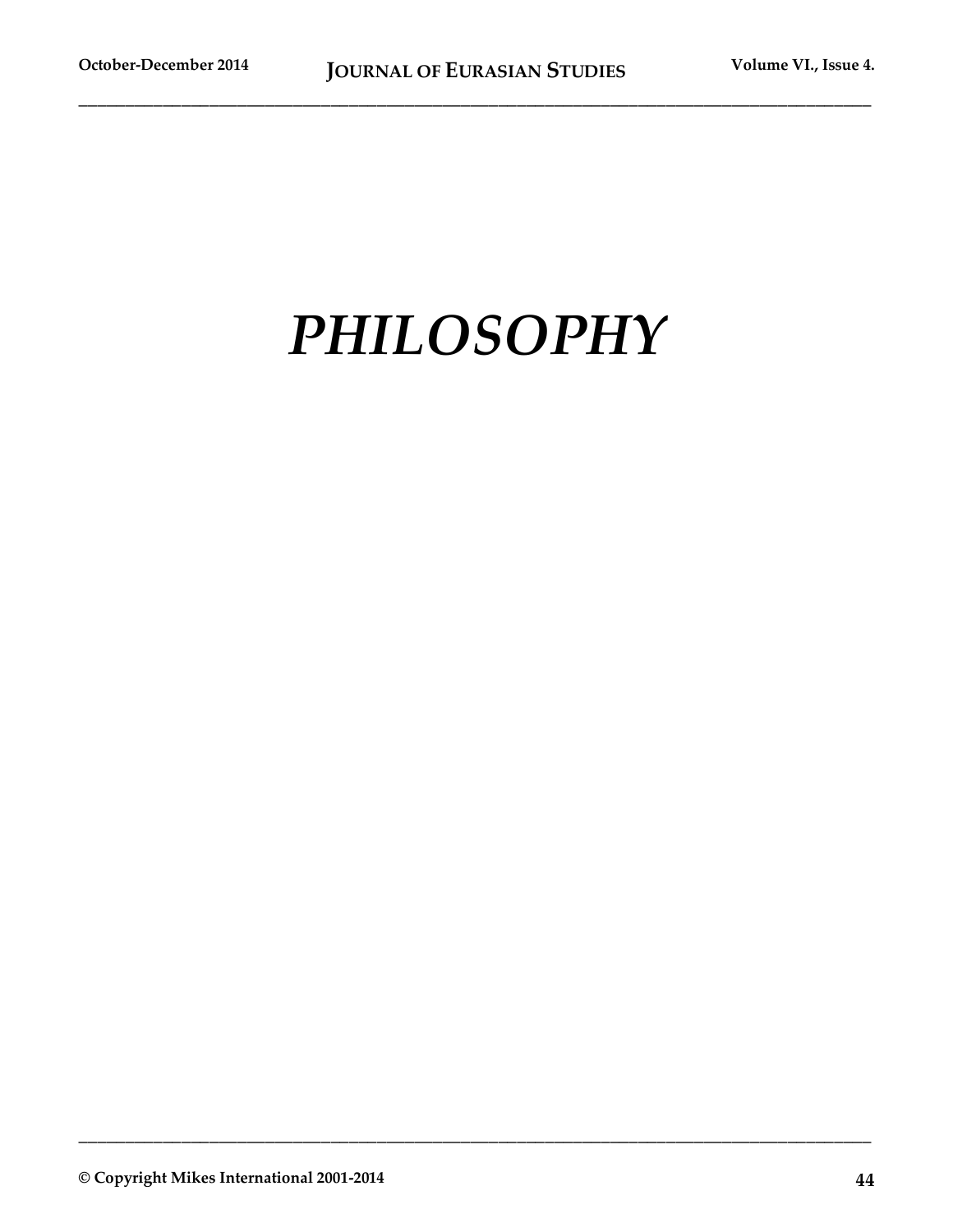## **MIRABILE, Paul**

## **The Gaya Scienza of Friedrich Nietzsche and The Art of Exposure**

*"[...]Von allen guten Dingen, die ich gefunden habe, will ich am wenigsten die "Fröhlichkeit des Erkennens" wegwerfen oder verloren haben, wie Du vielleicht angefangen hast zu argwöhnen. Nur muß ich jetzt, mit meinem Sohne Zarathustra zusammen, zu einer viel höheren Fröhlichkeit hinauf, als ich sie je bisher in Worten darstellen konnte. Das Glück, welches ich in der "fröhlichen Wissenschaft" darstellte, ist wesentlich das Glück eines Menschen, der sich endlich reif zu fühlen beginnt für eine ganz große Aufgabe, und dem die Zweifel über sein Recht dazu zu schwinden anfangen."* 

*Letter to Franz Overbeck from F. Nietzsche*<sup>1</sup>

#### **Exposability**

*'[...] :die verschiedenen Meere und Sonnen haben us verändert!"<sup>2</sup>*

Friedrich Nietzsche was a goldsmith of words, a *Goldschmiedekunst*! A true philologist whose labouring of words expanded language by multiplying the discourses of which all languages consist. A labour of love of an experimental nature -*versuch*-, in which rime, epigrammatic versets, maxims, blank verse, alliteration and poetic prose develop and make evolve complex thought patterns. Polyphonic in Form and Substance, Nietzsche's discursive approach to knowledge through poetry and rhythmic prose was his 'science'. A science that spoke not in technical jargon or suffocating statistics; his science sought to close the naïve, dichotomic gap between prose and poetry, Science and Art, empiricism and positivism, Will and Intellect, induction and deduction, Subject and Object and perhaps, more importantly, Being and Becoming...

Nietzsche's writings paved his Way to the meaning of truth, by means of a joyful Art which emblemized truth, for truth is gleaned by the paver's empathy with his Self as both the subject and object of that truth...

**\_\_\_\_\_\_\_\_\_\_\_\_\_\_\_\_\_\_\_\_\_\_\_\_\_\_\_\_\_\_\_\_\_\_\_\_\_\_\_\_\_\_\_\_\_\_\_\_\_\_\_\_\_\_\_\_\_\_\_\_\_\_\_\_\_\_\_\_\_\_\_\_\_\_\_\_\_\_\_\_\_\_\_\_\_**

<sup>1</sup> Dated December 8th 1883. All citations of Nietzsche have been quoted from *Digitale Kritische Gesamtausgabe* (eKGWB). 'Of all the good things that I have discovered, it is the 'gaiety of knowledge' which I cherish the most, contrary to what you may suspect of me. With my son Zarathustra, I have now only to rise towards a gaity even higher than all that I have been able to express in words up till now. The happiness that I have represented in the *Joyous Science* is essentially one of a man who begins to feel mature for a great task and who no longer doubts his right to achieve it.' (Our translation).

<sup>2</sup> *Die Fröhliche Wissenschaft*, 279: 'our exposure to different seas and suns has changed us.' All English translations from Nietzsche's works, henceforth, by Reginald John Hollingdale unless otherwise stated.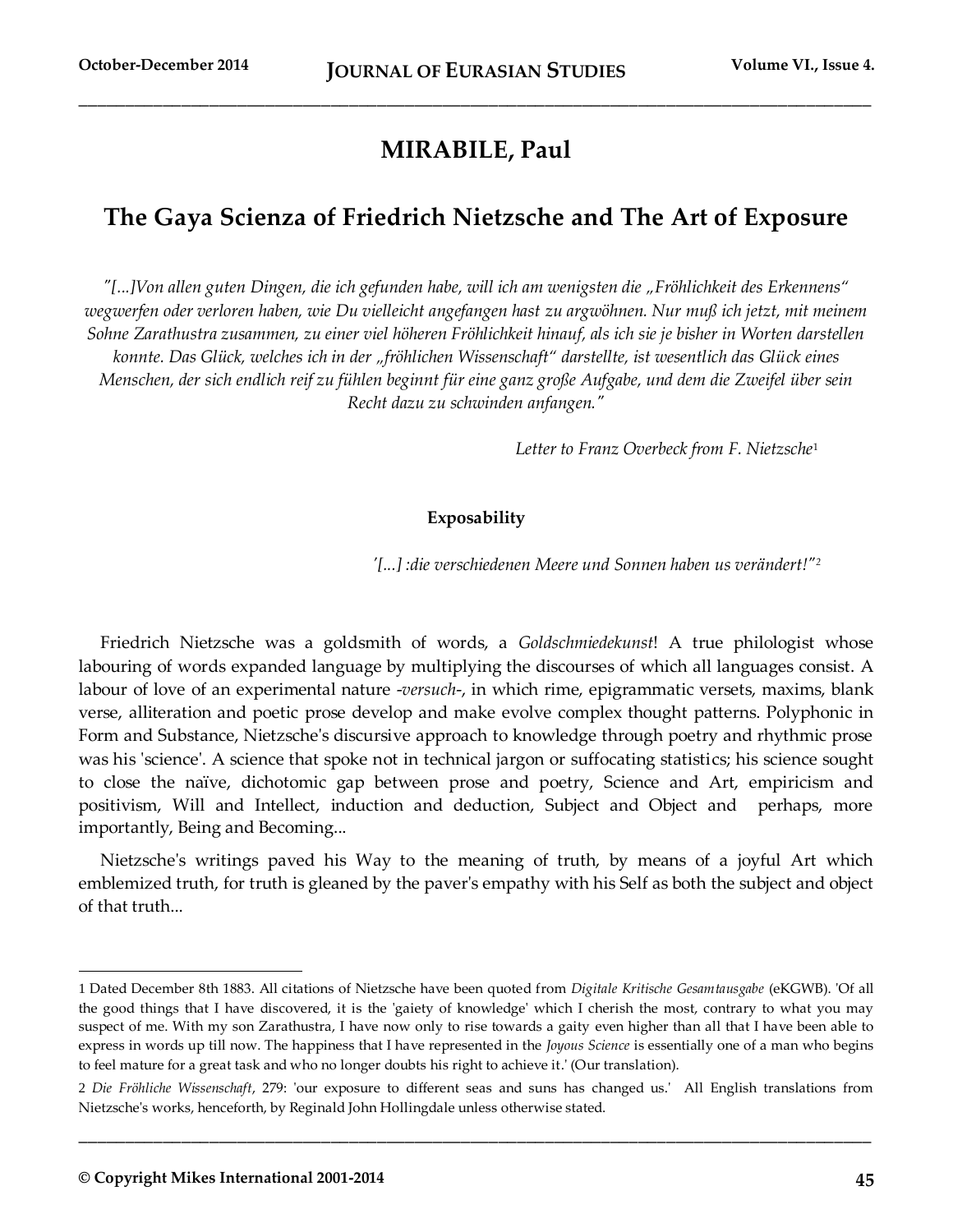For Nietzsche, Philology is a science that encompasses Art, History and Philosophy. The text, a *pretext*  for the philologist to experiment philosophy, Art and History, the *context* of his Science, namely, the long study and teaching of philology as practised in the German academic world of the XIXth century, which led him to experiment and slowly unfold his Science of Language. And so when he retired from his university at Basel after ten years of professorship (1869-1879), abridging very early his career as an academic scholar, F. Nietzsche took to the road, erring from one town to another, from one European country to another.<sup>3</sup> This does not imply that the young professor of philology (he had begun his career at the age of 24 ) became a wandering poet, philosopher or artist; it implies that Nietzsche transformed a static, passive reading into one of movement, of dialogue; transmuted a stagnant, torpid science into one of rhythm, of Becoming...It became his *gaya scienza*! The ambulant Way of Life; that is, an experimental adventure of him who 'strikes out on his own', who ventures forth Outside, and in doing so snaps the chains of mawkish, joyless Habitude. Nietzsche exposed himself entirely to the circumstances of the Outside world, quite alien to him; a self-exile from the self-satisfied and secure bookish assurance that produces and breeds arrogance, cynicism, vanity...

The wanderer is he who exposes himself to great risks and dangers: a self-banishment from the community, from the security of the known world. Nietzsche's exposure to the Unknown founded a work that would have never matured if he had remained a professor of philology at the University. For he left his family, his university, his country,<sup>4</sup> and at 56 years of age, his own Self...Exposure to the Unknown was of his own will. A desire to be exposed and thus receptive to those alien sensory forms that burst in, upon and around him, which transformed yellowing pages into poetry, pulpit lessons into mountain stride and song, professorial prigishness into arrows of cheer and gaiety. The desire to lead a nomad life, receptive to the bursting matter around him, defines Nietzsche's long years of solitary travelling, his urgent need to transfer a philosophy of the past into a Philology of the Future. Exposed to this bursting alien matter the wanderer absorbed, assimilated and transmitted all that struck him, gleaning affects so as to attain their cause or causes, so as to transform them, alchemically, into 'Acts of Creation'! We call the *gaya scienza* that Art of Exposure as a method of Existence. An Art that Nietzsche cultivated with loving care in the new soils of the Philology of the Future...

The Art of Exposure. Philosophy practised, experienced...suffered. Art touched, cultivated...suffered. Poetry composed, read...suffered...

Nietzsche offered philology a new-found status: a compassionate philosopher, artist and poet, a word-lover whose act of writing resounded with cheerful seriousness. Writing became the result of wandering. Walking, striding, leaping became a Philosophy and Art.

F. Nietzsche was by no means a mediaevalist. However, as practitioner of the 'Connoisseurship of Words', a *Kennerschaft des Wortes*, he fully realized that the mediaeval troubadour, too, had led a life of erring, of composing songs and poems whilst on the road; led an exposed, receptive life to all alien matter which motivated him from the Outside...the Unknown, which set in motion his artistic energies,

**\_\_\_\_\_\_\_\_\_\_\_\_\_\_\_\_\_\_\_\_\_\_\_\_\_\_\_\_\_\_\_\_\_\_\_\_\_\_\_\_\_\_\_\_\_\_\_\_\_\_\_\_\_\_\_\_\_\_\_\_\_\_\_\_\_\_\_\_\_\_\_\_\_\_\_\_\_\_\_\_\_\_\_\_\_**

<sup>3</sup> This errant existence led him from the Black Forest region to Bayreuth, Lucerne, Lugane, Bex, Basel, Zürich, Sils-Maria, Genoa, Sicily, Venice, Rapallo, Naumburg, Nice, Stressa, Sorrento and Torino.

<sup>4</sup> It may be reminded that Nietzsche renounced his Prussian citizenship in 1869 when applying for Swiss citizenship. He was refused and thus lived for the rest of his life without Statehood: *Heimatlos!*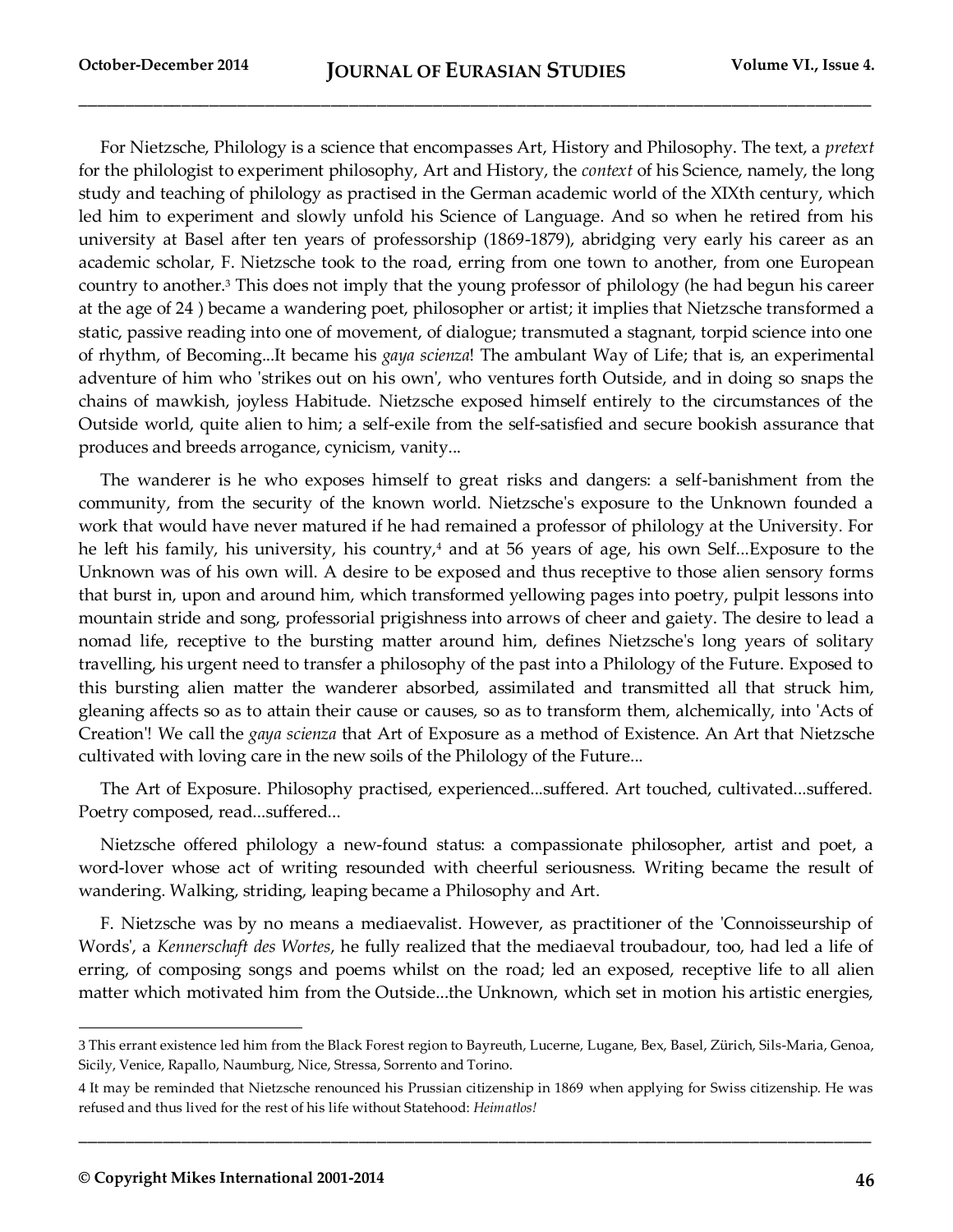or perhaps better put, his 'artistic will' his *Kunst Wollen*! In order to create, both Nietzsche and the mediaeval troubadour had to learn to 'live dangerously' on this road...

#### **The Troubadour**

*"So wenig als möglich sitzen; keinem Gedanken Glauben schenken, der nicht im Freien geboren ist und bei freier Bewegung, — in dem nicht auch die Muskeln ein Fest feiern."* <sup>5</sup>

#### *Ecce Homo*

It is in *Die Fröhliche Wissenschaft*: la *Gaya Scienza* that F. Nietzsche renders homage to the mediaeval troubadours of Provence in Southern France. There where the sun shines white white mediterranean rays, where the skies glow a watery blue, the air dry, breezy...healthy, clean, the people light-hearted and gay. The *Lust* for the Outdoors is a sentiment that Nietzsche exalted; one that made him aware that his health depended upon it, a *wanderlust* intimately linked to Southern European cultures, especially Italian and Provençal that would conduct him to the summits of poetic prose. Creation depended on climatological conditions:

*"[...] Paris, die Provence, Florenz, Jerusalem, Athen — diese Namen beweisen Etwas: das Genie ist bedingt durch trockne Luft, durch reinen Himmel, — das heisst durch rapiden Stoffwechsel, durch die Möglichkeit, grosse, selbst ungeheure Mengen Kraft sich immer wieder zuzuführen." <sup>6</sup>*

It was in the Provence, roughly between the XII° and the XIII° centuries, that an extraordinary culture developed with its own language, provençal, and literature, the *gaia scienza* or the *gai saber*! Troubadours of Italian, Occitan, Catalan, and Anadalucian descent composed and sang ballads and odes, fashioned a poetic koine of their own which extended throughout Southern Europe. Guillaume the Tenth, the initiator and mentor of the *gaia scienza*, along with Ebles the Second, Bernand de Ventador, Guirant Riquier and Lefranc Cigala, vehiculed this Occitan culture from castle to castle. They lived the adventures of men drunk with the Love of Language, of which their poems and songs were the joyful result. The sung poem reflected their way of life, their Experience of erring and composing, a *Luftmensch*  existence that exposed them ultimately to the Unknown. For like F. Nietzsche, the Occitan troubadour obeyed no authority, refused to prostern before formality and conformity. The troubadour was the 'free spirit' revolting against politically tainted ecclesiastical dogma of the Catholic Church<sup>7</sup>, against the constraints of an artificial language, Latin, and its greco-romain metrical tradition. The troubadour was

**\_\_\_\_\_\_\_\_\_\_\_\_\_\_\_\_\_\_\_\_\_\_\_\_\_\_\_\_\_\_\_\_\_\_\_\_\_\_\_\_\_\_\_\_\_\_\_\_\_\_\_\_\_\_\_\_\_\_\_\_\_\_\_\_\_\_\_\_\_\_\_\_\_\_\_\_\_\_\_\_\_\_\_\_\_**

<sup>5</sup> "Sit as little as possible; credit no thought not born in the open air and whilst moving freely about- in which the muscles too do not hold a festival.' (Warum ich so klug bin: 2).

<sup>6</sup> "Paris, Provence, Florence, Jerusalem, Athens- these names prove something: that genuis us *conditioned* by dry air, clear skythat is to say by rapid metabolism, by the possibility of again and again supplying oneself with great, even tremendous quantities of energy." (*Ecce Homo:* Warum ich so klug bin: 2).

<sup>7</sup> Which earned them the infamous appelation *chismatie* (schismatic) in Occitan.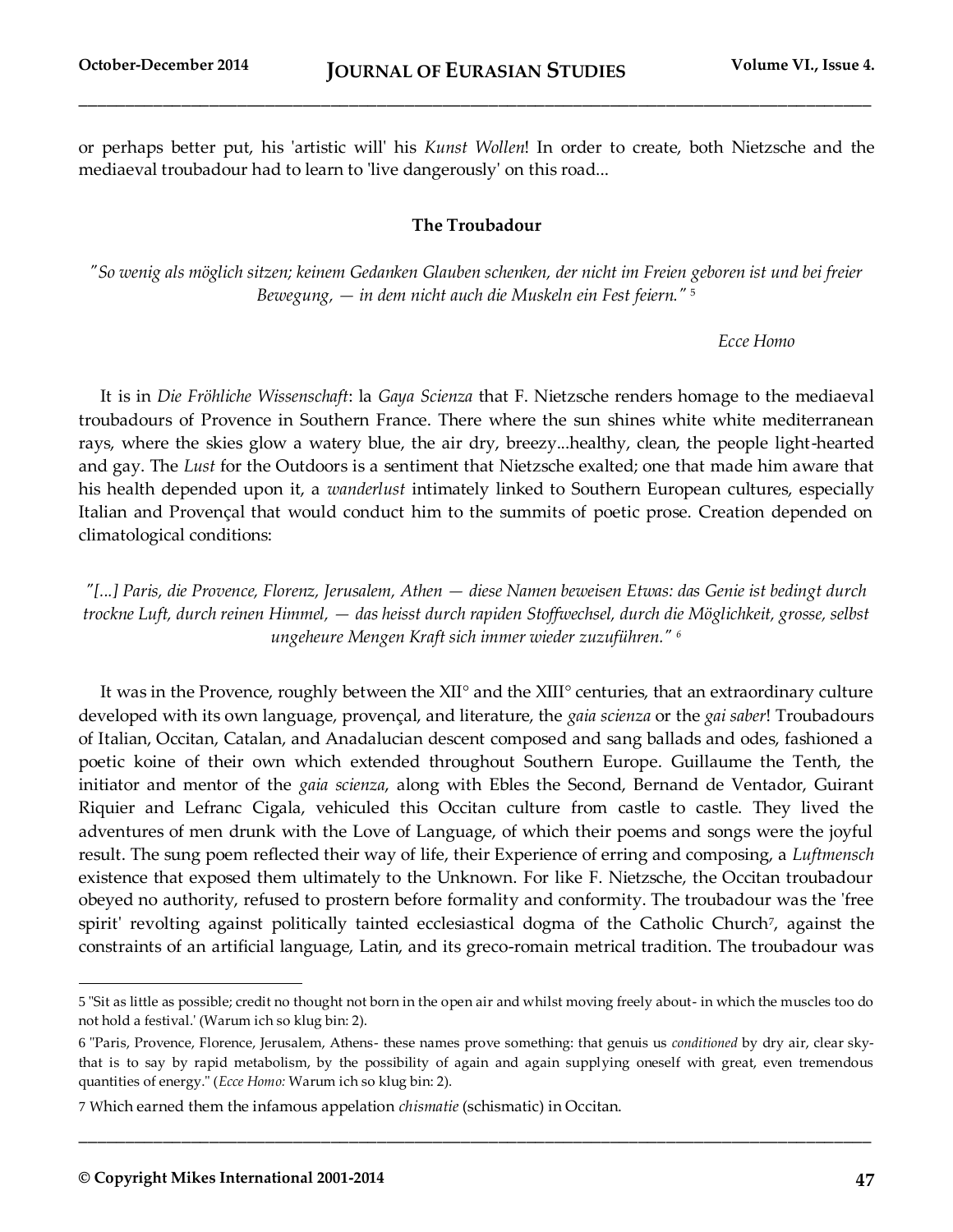he who knew only the constraints that he himself imposed, be they poetic, political or social: the love of a married woman of aristocratic descent, whose illicitness tore asunder his heart and spirit and provoked moments of inner trials or turmoil which inspired many a troubadour in his poetic creation!

Did F. Nietzsche, once freed from the fetters of stoic fatuity, identify himself with the Occitan troubadour? Not only did he compose an eleven-strophe poem to the troubadour's *gaia scienza*; an den Mistral: Ein Tanzlied in which troubadours and free spirits dance merrily, but also affirmed his intimate link with this Provençal culture when he wrote in *Ecce Homo*:

*" — Die Lieder des Prinzen Vogelfrei, zum besten Theil in Sicilien gedichtet, erinnern ganz ausdrücklich an den provençalischen Begriff der "gaya scienza", an jene Einheit von Sänger, Ritter und Freigeist, mit der sich jene wunderbare Frühkultur der Provençalen gegen alle zweideutigen Culturen abhebt; das allerletzte Gedicht zumal, "an den Mistral", ein ausgelassenes Tanzlied, in dem, mit Verlaub! über die Moral hinweggetanzt wird, ist ein vollkommner Provençalismus. — "* <sup>8</sup>

The minstrel, chivalrous knight and free spirit are joined in a triadic unity of great poetic importance; they bespeak Nietzsche's ontological make-up, the potential of what he was gradually 'becoming'...He wrote to Franz Overbeck: "[...] *Das Clima des littoral provençal gehört auf das Wunderbarste zu meiner Natur; ich hätte den Schlußreim zu meinem Zarathustra nur an dieser Küste dichten können, in der Heimat der "gaya scienza."."*<sup>9</sup>

And in another letter to his friend Erwin Rodhe, F. Nietzsche states: "[...] *Was den Titel 'fröhliche Wissenschaft' betrifft, so habe ich nur an die gaya scienza der Troubadours gedacht- daher auch sie Verschen."<sup>10</sup>*

Thus on the soil of the 'gaya scienza' Nietzsche expended his artistic energy, combining a cheery disposition and combative spirit in order to overcome the obstacles to knowledge...his Becoming. A merry warrior constantly exposed to the Outside, who waged war in the realms of the Unknown, who identified himself completely to the knight-errant, not in any *sensu allegorico*, but as we see it, in *sensu proprio*! To be the poet of one's life, of living dangerously: the quest of the Other...A mediaeval spirit indeed of Southern climes...

The Leap outwards is regarded as the sole means of moulding ideas into philosophical Figures, shaping matter into Form, words into Poetry. For the Unknown is formless, shapeless; it is chaos: a

**\_\_\_\_\_\_\_\_\_\_\_\_\_\_\_\_\_\_\_\_\_\_\_\_\_\_\_\_\_\_\_\_\_\_\_\_\_\_\_\_\_\_\_\_\_\_\_\_\_\_\_\_\_\_\_\_\_\_\_\_\_\_\_\_\_\_\_\_\_\_\_\_\_\_\_\_\_\_\_\_\_\_\_\_\_**

<sup>8</sup> "The songs of Prince Vogelfrei were composed mainly in Sicily; they are highly reminiscent of the Provençal idea of *gaya scienza*, of that union of singer, knight and free sprit, which distinguishes itself from all doubtful cultures; notably the very las t poem, *the Minstrel*, an exuberant dance song in which, pardon my saying so, one dances beyond moral, is a perfect Provençalism." (*Ecce Homo*: gaya scienza . Our translation).

<sup>9</sup> "[...]The climate of the littoral provençal suits my nature mervellously; I would not have been able to write the final rime of my Zarathustra anywhere else than on this coast in the homeland of the 'gaya scienza'." (7th of April, 1884: our translation).

<sup>10</sup> Letter dated 1882/83. "As for the title Gay Science, I thought only of the gaya scienza of the troubadours- hence also the little verses." (Translation Walter Kaufmann: *Nietzsche: Philosopher, Psychologist, Antichrist*, Princeton 1974, page 6, note.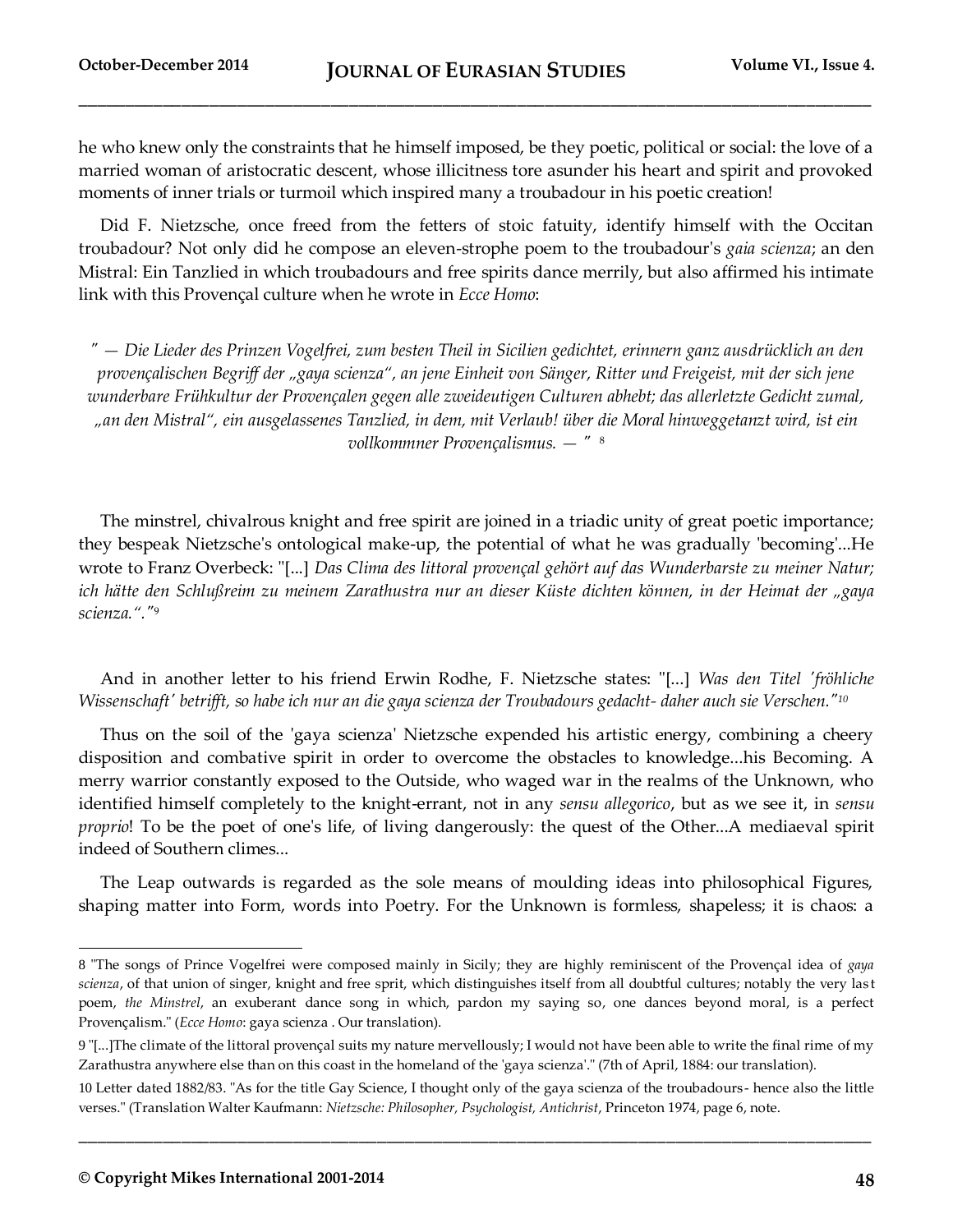succession of moments, a juxtaposition of lieux. The harbingers of the *gay science* sought to transmute the whirling, chaotic matter into Form, whatever the cost to one's exposed self.

The result of this Leap is creation! In other words, the transmutation of the Unknown into the known. An alchemist's experiment which entails the experimentor's desire to be the object of his experiment. It is the ontological make-up of the poet-alchemist that combines, transfuses and assimilates with and into his creation. An analogical coalescence which melds ontic will and desire into forms.

So from out the depths of Chaos the poet composes his Art. However, this laboured extraction requires delivrance: again the poet must expose himself to another Unknown...the public; that is, to the reception of his creation. Double exposure: the first to Chaos as the means of creation (Being), the second to a public as the means of and to Existence! The poet can only 'be' if his poetry 'exists', and this existence depends upon the 'regard' of his creation by others...

The wandering poet is ever astir, ever vigilant and receptive to those sparks that kindle the creative passion; sparks bursting in from the silence of solitude. We call these sparks 'colpes de joi', <sup>11</sup> 'blows of inspiration' because they 'strike joy' to him who is thoroughly prepared to glean and cultivate them, hard enough to receive the blows (colpes) because only strength of character will transmute potentially lethal blows into ones of joy (joi); a joy stemming from the strength that one feels welling within, ready to burst out and engender Acts of creation. The 'colpes de joi' nourish the *gai saber,* limit its Form, define its *raison d'être*. We may say that 'colpes de joi' symbolise vital forces from without, out of which *Die Fröhliche Wissenshaft* and *Also Sprach Zarathustra* were hammered: 'blows of joy' repeated again and again until the opus emerges, ever forward in the Act of creation; the opus as one's Self! To be a poet or architect of one's life is the branded seal that *Die Fröhliche Wissenschaft* and *Also Sprach Zarathustra* bear. A joyous creation of Art...of exihilarate generosity...

#### **The Gay Science**

*"[...], man schreibt nur im Angesichte der Poesie gute Prosa!"* 12

 *"Dasselbe gilt noch einmal und im höchsten Grade von der gaya scienza: fast in jedem Satz derselben halten sich Tiefsinn und Muthwillen zärtlich an der Hand. Ein Vers, welcher die Dankbarkeit für den wunderbarsten Monat Januar ausdrückt, den ich erlebt habe — das ganze Buch ist sein Geschenk — verräth zur Genüge, aus welcher Tiefe heraus hier die "Wissenschaft" fröhlich geworden ist:"*<sup>13</sup>

**\_\_\_\_\_\_\_\_\_\_\_\_\_\_\_\_\_\_\_\_\_\_\_\_\_\_\_\_\_\_\_\_\_\_\_\_\_\_\_\_\_\_\_\_\_\_\_\_\_\_\_\_\_\_\_\_\_\_\_\_\_\_\_\_\_\_\_\_\_\_\_\_\_\_\_\_\_\_\_\_\_\_\_\_\_**

<sup>11</sup> See *Le Gai Savoir dans la Rhétorique courtoise,* Dragonetti, Roger, ed. Seuil, Paris 1982, especially page 52.

<sup>12</sup> "Good prose is written only face to face with poetry" (*The Gay Science:* 92, R. J. Hollingdale).

<sup>13</sup> *Ecce Homo:* Die Fröhliche Wissenschaft: 'gaya scienza' "*The Gay Science* is a gift to humanity: in practically every sentence of this book profundity and exuberance go hand and hand. A poem which expresses gratitude for the most wonderful month of Janurary I have ever experienced- the entire book is a gift-betrays out of what a depth 'science' has here become gay:'' (*Ecce Homo*: la 'gaya scienza' R.J. Hollingdale).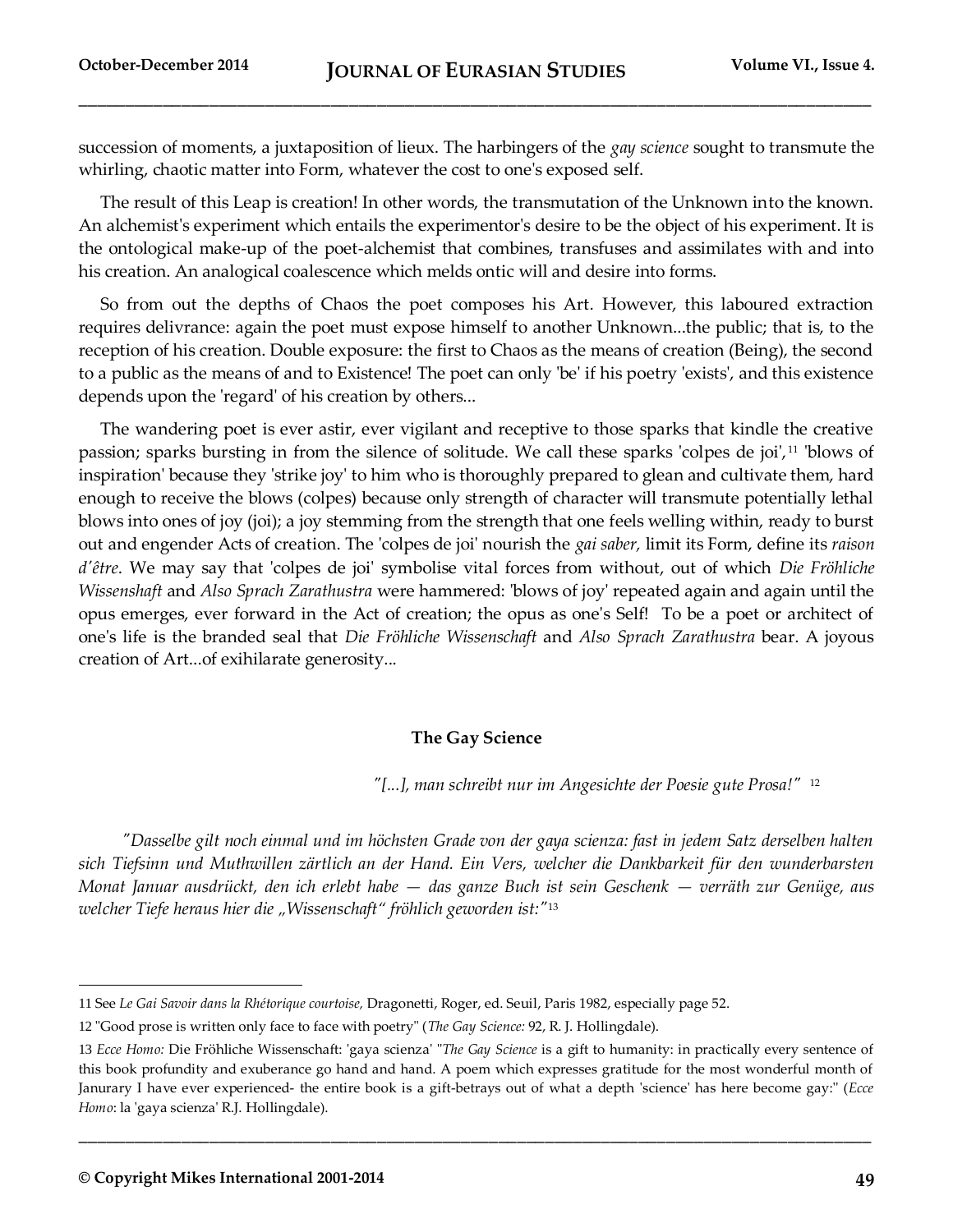An extraordinary six-year labour to ally and compound contraries. A cheerful hybrid because a playful, triumphant one. In this book Power and Joy are in no way antagonistic: they are the true allies of F. Nietzsche.

The work comprises rimes, songs, poems, maxims and aphorisms of varying lengths. A work cultivated under Italian skies, for the German troubadour wrote for free spirits (*Freigeist*), for untrammeled adventurers who had taken the Leap outwards, tasting thus the bitter-sweet Unknown, who had discovered (trobar) that the Art of Poetry and that of Science are indeed allies!

Save *Also Sprach Zarathustra*, never has a work elucidated the inmost intricacies between Philosophy and Art. It is this dual intricacy that adumbrates Nietzsche's solitary wanderings and dialogues with the troubadour culture. The book opens with rimes and closes with songs. In between, Philosophy and Art commingle nicely, converge and diverge in an breezy, fluid style of writing. The 383 rubrics organize meaning in a parataxic fashion; each rubric-thought, although monadic in nature, errs from one theme to another in a jocular, analogical ply. Nietzsche's Art of reasoning does not follow a thesis-antithesissynthesis pattern or method, nor does it reach conclusions by dialectics; his Art of reasoning is analogical perspectivism; that is, a circularity of thoughts that falls back (*züruck*) on itself sequencially, driving ever outwards and inwards, composing a configuration of centripetal and centrifugal spirals, expressing a myriad points of view, spiralling outwards and inwards whose technique is the use of analepse and prolepse. Analepse and prolepse are the result of Nietzsche's Exposure. For example, in the *Gay Science* the Will to Power is in germ and alluded to, but blossoms forth in *Thus Spoke Zarathustra,* some of whose sections, however, are declaimed in the *Gay Science.* The Eternel Recurrence, too, is touched upon and worked out in the *Gay Science*, but polished to a diamond sheen in *Thus Spoke Zarathustra*. We must go back even further to *Daybreak*, published in 1881, in order to gauge Nietzsche's aphoristic experimentation as a means of creating philosophical Figures. Although the Will to Power is not explicitly mentioned, aphorisms such as 'Subtlety of the feeling of power' (245), 'Praise and Blame' (140), 'Feeling of power' (348) and 'Effect of happiness' (356) do allude to a Figure in gestation. Many aphorisms, too, swelling in cheer and joy, announce the explosions of gaiety to come, as if the *gaya scienza*, as a Method of Existence, had definitely taken root into the very Soil of Being! It may also be reminded that *Daybreak* and the *Gay Science* overlap textually because many sections were composed for either the one or the other. In *Ecce Homo*, Nietzsche returns to the past, so to speak to review his books in his present state of mind, completing thus a spiral which ingeniously merges past and present. The spiral technique of the *Gay Science* eschews, even defies any chronological or *eschatological* method of analyse! It may be Nietzsche's most personal work.

Nietzsche's very personal work in the *Joyeuse Science* records his gaity, for it links expression and meaning. This he does in all seriousness because according to him, seriousness and gaity form a harmonious poetic unity. And for this reason *Die Fröhliche Wissenschaft*, although philosophically and poetically dense, flows along swiftly. Oftentimes it re-echoes the troubadours' musical verses: a perpetual game of hide and seek, arcane meanings, puns, antithesis, idioms and *double-entente*...

As we mentioned above, Nietzsche opens his *Gay Science* with 63 rhymes which he intitles Jokes, Cunning and Revenge. It is the word 'cunning' (*List*) that interests us here. Cunning supposes both slyness and craftiness...craftiness implies skill. Indeed, Nietzsche's Art of writing, often deemed ambiguous, reflects a philologist's unorthodox manner in dealing with philosophical questions: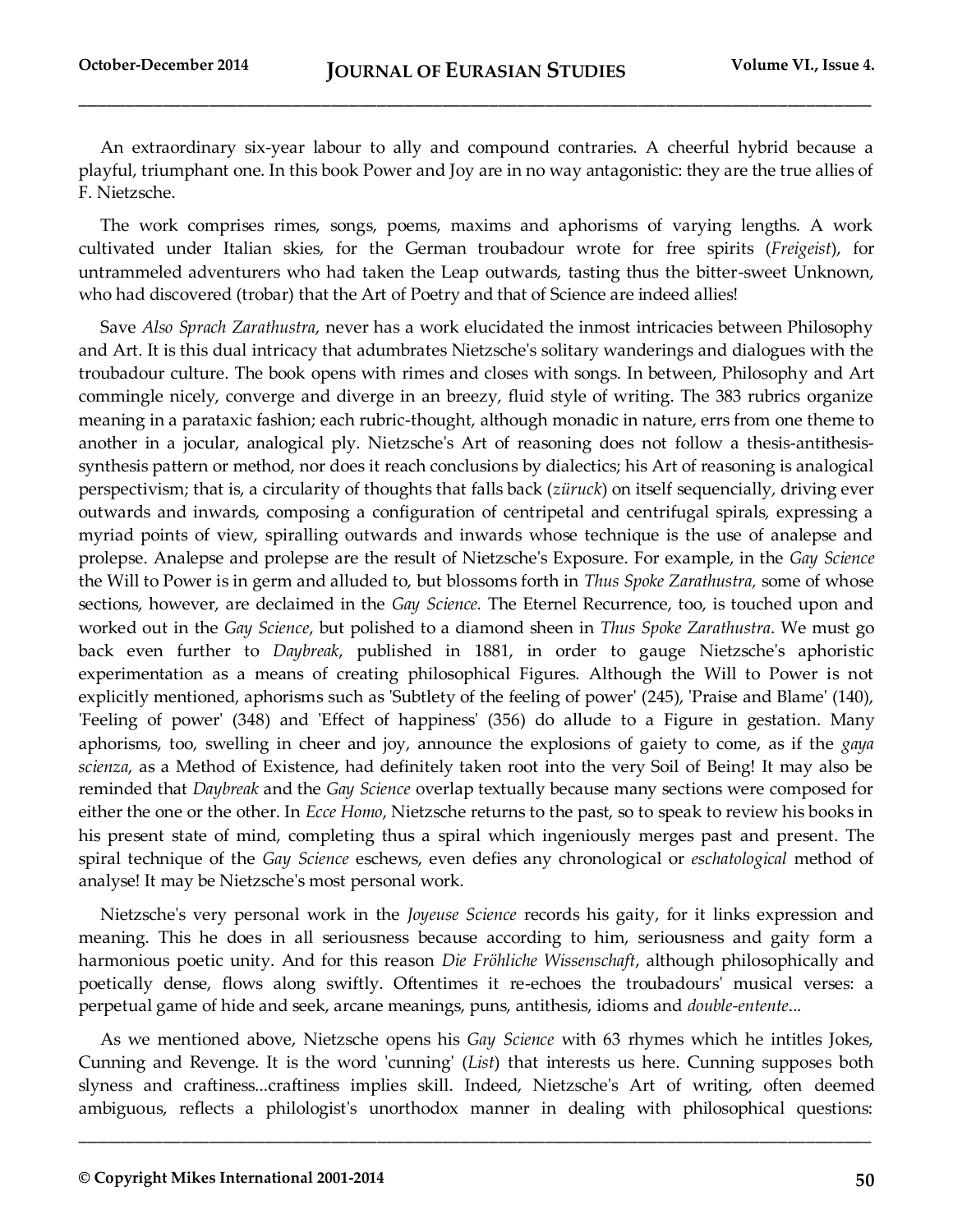metaphor, parody and allegory supplant systematic analysis or cold, abstract reasoning. However, this so-called ambiguity has nothing to do with hoodwinking readers or purposely beguiling them. Neither does Nietzsche's 'method' insinuate that his works are hopelessly contradictory because riddled with paronomastic fıgures. If and when contradictions arise, this is due to the way in which readers 'read' or pretend to read his books. Nietzsche obliges us not only to ponder a problem, but also to weigh up the manner in which the problem has been expressively posited. And this is his cunning! He reveals how the meaning of a problem can be 'felt' (as he had felt it); how the reader can be 'struck' (as he was struck). In a word, the signifier *exposes* the signified...This is Nietzsche's craftmanship, his *gaya scienza*. It is thus a question of 'style'. A philosophical style behind which lurks and ruminates the Love of Language...

The Provençal troubadours were men of style. They carved their style out of Chaos and elevated it to a Cult of Language. This Cult is called the *gai saber*! It did not laude God, albeit metaphors and simile abound of sainted flavour. Neither did it bare the identity of the poet's presumed lover (Amie). The troubadour, in reality had but one love: language. A discursive devotion which developed into a style of composing and executing that one may call tricky, sly or cunning because in an epoch in which ecclesiastical authority weilded terrible power the troubadour had to be an expert in the Art of allusion in order to subtlety side-step censorship or evade envious knights or noblemen. Many troubadours even sought to outwit the subtlety of their own cunning verses (*chansons à gab*), a play which requires a great deal of irony. For example, this strophe from Maurice de Craon:

> *"...si dirai bien comment Pluz sagement eschiver les en doie, Quar sens de ghille a ghiller ghille avoie Pluz qu'autre rienz, et tout par sa maistrie Est trahisons, trahir quidant, trahie."*

 $(XIII^{\circ}$  century)<sup>14</sup>

*"...I shall say how One must avoid them wisely, for the wisdom of wile to beguile the wile More than anything else, and all by this mastery Is betrayal, who in thinking to betray is betrayed.*" 15

To this strophe we can compare Nietzsche's own ironic verses:

*"Gebt mir Leim nur: denn zum Leime Find'ich selber mir schon Holz! Sinn in vier unseinn'ge Reime Legen-ist kein kleiner Stolz!"*

**\_\_\_\_\_\_\_\_\_\_\_\_\_\_\_\_\_\_\_\_\_\_\_\_\_\_\_\_\_\_\_\_\_\_\_\_\_\_\_\_\_\_\_\_\_\_\_\_\_\_\_\_\_\_\_\_\_\_\_\_\_\_\_\_\_\_\_\_\_\_\_\_\_\_\_\_\_\_\_\_\_\_\_\_\_**

(Dichter-Eitelkeit)

<sup>14</sup> Roger Dragonetti, loc. cit. page 35. *Ghille* ou *guille* in Old French meant 'deceit, farce, foolishness'. 15 Our translation.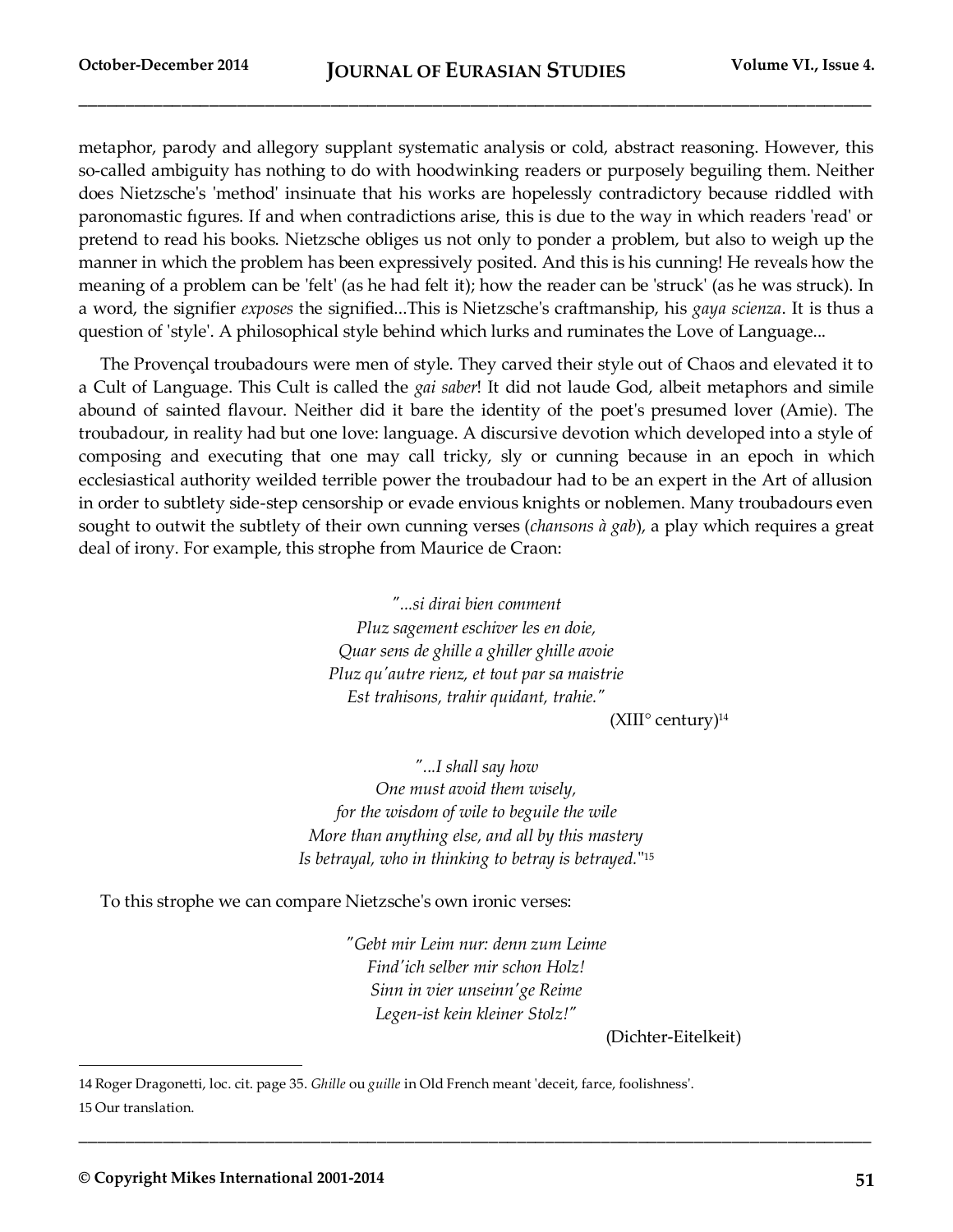Or these two strophes:

*"Halb ist dein Leben um, Der Zeiger rückt, die Seele schaudert dir! Lang schweift sie schon herum Und sucht, und fand nicht- und sie saudert hier?*

*Halb ist dein Legen um: Schmerz war's und Irrtum Stund um Stund dahier! Was suchst du noch? Warum? Dies eben such'ich-Grund um Grund dafür!"*

(*Der Skepiker spricht*) 16

It appears that de Craon and Nietzsche are attempting to outsmart themselves by witty verve of cognate forms, echolalia and nursery rime. Be that as it may, cunning here does not insinuate misleading readers or listeners; it signifies driving language to such limits of expression that the words themselves seem to clamour their own existence, a sort of Heideggarian *die sprache spricht*! One may well ask whether Nietzsche's and the troubadours' compositions might have been a mirror of themselves: the Other, both sacrificers of and sacrificing to Language. Akin to the medium of expression and the meaning itself, they become the consumers and the consumed of their own works. For ritualized play is what characterizes both Nietzsche's and the troubadours' *gay science*: rime play, alliterative couplets, iterate formulae and a smack of waggish delight will divert one's attention if he attempts to underestand words and phrasings at their face value. Poetic or aphoristic brevity misleads because it seeks not to resolve; it may indeed resolve, yet it does so by suggestive means! Many words contain two innate meanings. The quick or skimpy reader will invariably misunderstand or overlook many fine and crucial points which connote philosophical and ontological problems.

From this 'cunning' or 'playful' craftmanship arises parody, but not necessarily satirical. Zarathustra's 'coming down' from the mountain may appear humorous to some, but his mission is quite serious. Play does not signify 'nonsense' or 'insignificance'. Again, it is a question of Language as a medium of attaining the Other:

> *"Leg-ich mich aus, so leg'ich mich hinein: Ich kann nicht selbst mein Interprete sein. Doch wer nur steigt auf seiner eignen Bahn, Trägt auch mein Bild zu hellerm Licht hinan."*

(*Interpretation*)

One's Self as both the Way (*Bahn*) to the Poem and the Poem itself! Troubadours who sang poems inspired by an 'idealistic and distant love' '*par un amour idéal et lointain'*<sup>17</sup> were, like Nietzsche, reading

**\_\_\_\_\_\_\_\_\_\_\_\_\_\_\_\_\_\_\_\_\_\_\_\_\_\_\_\_\_\_\_\_\_\_\_\_\_\_\_\_\_\_\_\_\_\_\_\_\_\_\_\_\_\_\_\_\_\_\_\_\_\_\_\_\_\_\_\_\_\_\_\_\_\_\_\_\_\_\_\_\_\_\_\_\_**

<sup>16</sup> *Die Fröhliche Wissenschaft,* Dünndruck-Ausgabe dtv/de Gruyter, Deutscher Taschenbuck Verlag, 1988.

<sup>17</sup> Dragonetti, loc. cit. page 53.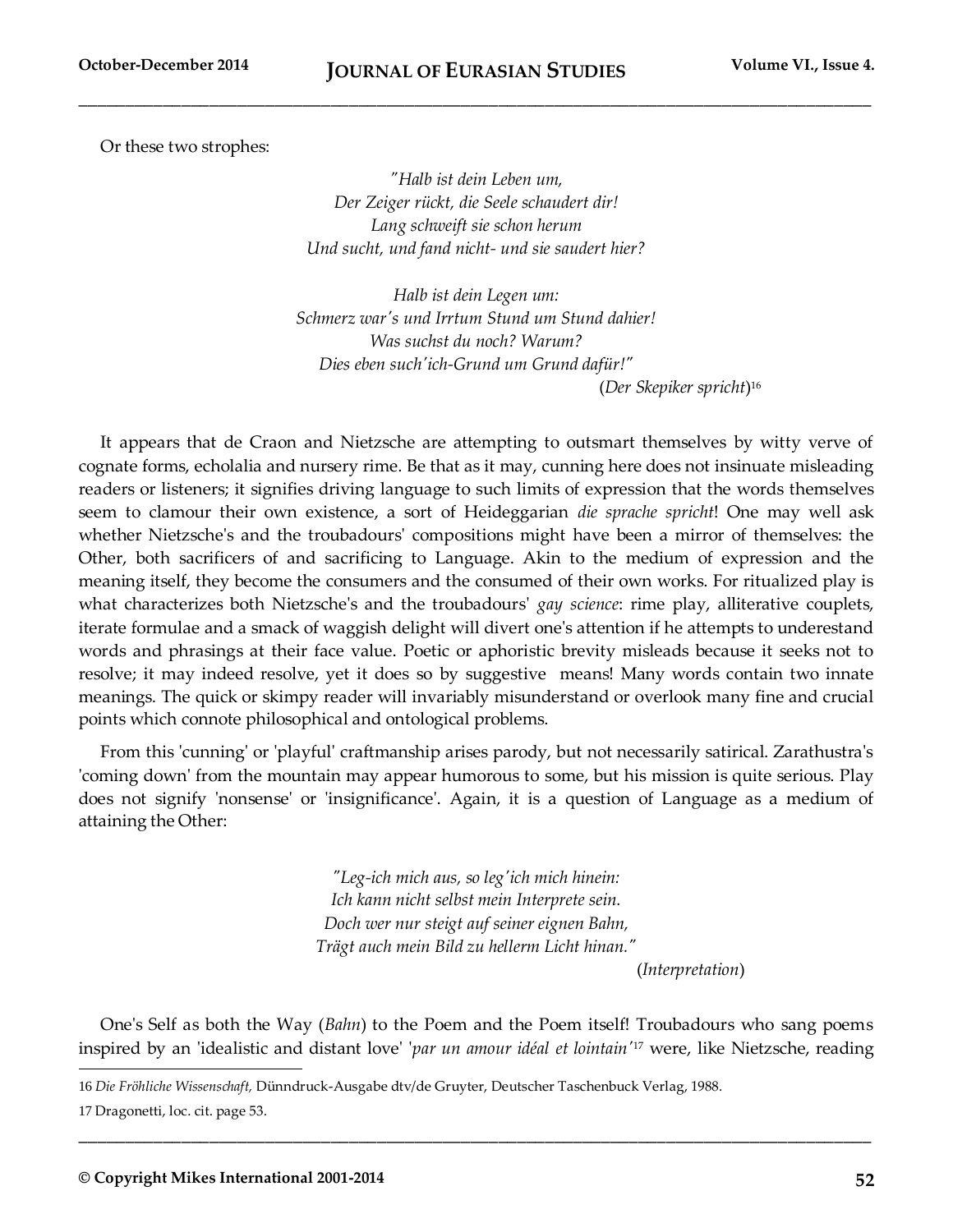themselves into their compositions. Not exactly a love of oneself, but of Language as the integral part of one's Self. For example, these verses from Jaufré Rudel:

> *"Ben sai c'anc de lei no'm jauzi, Ni ja de mi no's jauzira, Ni per son amic no'm tnera Ni coven no'm fara de si; Anc no'm dis ver ni no'm menti Et no sai si ja s'o fara."*<sup>18</sup>

*"I know that never from her have I taken delight, Neither will she ever take delight from me, Neither a friend to me will ever she be Neither to a promise will she ever imply; Never does she tell me the truth or a lie And never do I know whether truth or lie she will decree.*" 19

This type of dissimulation and ambiguity led many to accuse the troubadours of falsehood and lies. For example:

> *"Sevent si bien lor langage Et lor mos polir C'on ne set choisir Liquel ont loial corage.*" (Gillebert de Berneville)<sup>20</sup>

*"They know their tongue so well And their words refined That one knows not find Those in whose heart truths dwell.*" 21

But troubadours do not lie! The poets wanted to surprise their public, to outplay the envious intelligence of those who, with keen ears, listened to discover the 'hidden messsage' behind such poetic games, to *trobar* a 'secret lover' or 'Amie'. But there is none...*Fin' Amor* lies not in the 'passage à l'acte', but rather in the eternal desire of the Language-Other, ungraspable, yet ubiquitous; here and now because an integral part of one's Self...

**\_\_\_\_\_\_\_\_\_\_\_\_\_\_\_\_\_\_\_\_\_\_\_\_\_\_\_\_\_\_\_\_\_\_\_\_\_\_\_\_\_\_\_\_\_\_\_\_\_\_\_\_\_\_\_\_\_\_\_\_\_\_\_\_\_\_\_\_\_\_\_\_\_\_\_\_\_\_\_\_\_\_\_\_\_**

<sup>18</sup> Idem, pages 51 and 52.

<sup>19</sup> Our translation.

<sup>20</sup> Dragonetti, loc. cit. page 63.

<sup>21</sup> Our translation.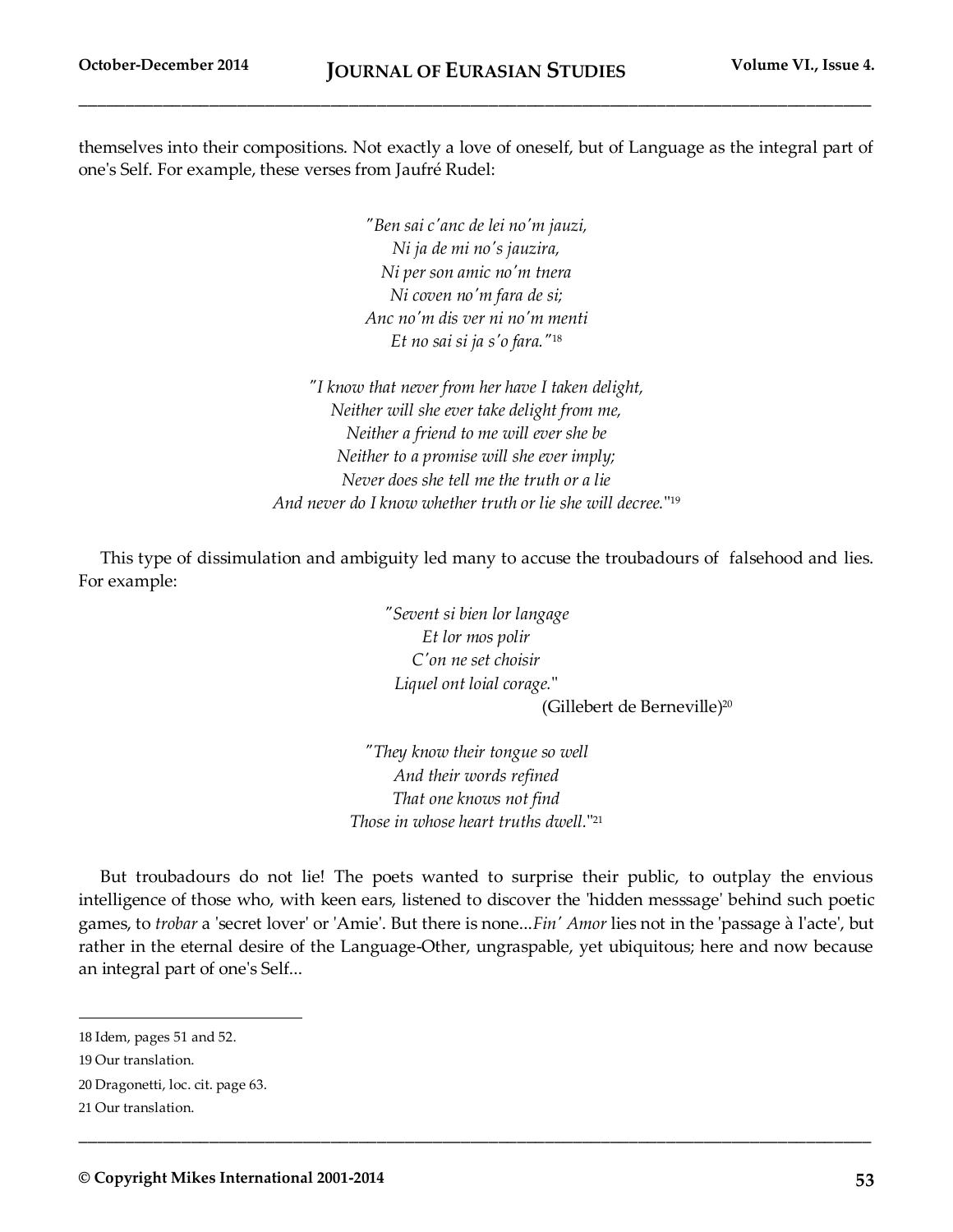This inter-animation on the part of the troubadour and his public drove the poet to elaborate further, to plunge deeper into the Unknown so as to create a Poetry whose style of expression and execution would awe, fascinate, enthrall. F. Nietzsche, too, strove to fascinate his readers; a fascination that turned against him after his breakdown and death when Nazi officials extracted formulae and phrasings out of their context in order to crown their ideological opus. This enormous misinterpretation is partly due to Nietzsche's tropological and rhapsodical expression, albeit he did warn us:

 *"— Wenn diese Schrift irgend Jemandem unverständlich ist und schlecht zu Ohren geht, so liegt die Schuld, wie mich dünkt, nicht nothwendig an mir. Sie ist deutlich genug, vorausgesetzt, was ich voraussetze, dass man zuerst meine früheren Schriften gelesen und einige Mühe dabei nicht gespart hat: diese sind in der That nicht leicht zugänglich.*" 22

Or again in *Morgenröthe*:

" *— sie selbst wird nicht so leicht irgend womit fertig, sie lehrt gut lesen, das heisst langsam, tief, rück- und vorsichtig, mit Hintergedanken, mit offen gelassenen Thüren, mit zarten Fingern und Augen lesen… Meine*  geduldigen Freunde, dies Buch wünscht sich nur vollkommene Leser und Philologen: lernt mich gut lesen! —''<sup>23</sup>

This of course did not mean that Nietzsche expected his work to be transformed into some Nazi *vademecum*: it meant that the Philologist-Poet expected to be read with intelligence and without any *arrière-pensée*, and like the troubadours' public, seek out this 'hidden meaning' (the quest of truth and not an idea) which lay behind figures and turns of phrases. And what is that 'hidden meaning', that 'truth'? That the *gaya scienza* is the very means to and of Existence...to the Will to Be...

A troubadour Existence indeed, in *Die Fröhliche Wissenschaft*, Nietzsche lauds his merry predecessors as his *Way of Existence*: *An den Mistral: Ein Tanzlied*, *Für Tänzer, Mit dem Fusse schreiben*, *Der Wanderer*  proclaim an immense joy: *Mein Glück*, *An die Tugendsamen*, *An einen Lichtfreund*, *Im Sommer*, *Ecce Homo*, *Dichters Berufung*. He praises Southern Europe in a six five-verse strophe poem: *Im Süden*. Although ill, Nietzsche was at the height of his poetic skills. A provocative Poetry but which rebutes polemics. Bombastic at times but never, like the troubadour Art can be, burlesque, obscene or ridiculous.<sup>24</sup> Nietzsche does, however, graze the delicate line between the 'serious' and the 'joke' (*Scherz*), an

<sup>22</sup> *On the Genealogy of Morals*: 8: "If this book is incomprehensible to anyone and jars on his ears, the fault, it seems to me, is not necessarily mine. It is clear enough, assuming, as I do assume, that one has first read my earlier writings and has not spared some trouble in doing so: for they are, indeed, not easy to penetrate." (R.J. Hollingdale).

<sup>23</sup> *Daybreak:* Vorrede: 5: "-this art does not so easily get anything done, it teaches to read will, that is to say, to read slowly, deeply, looking cautiously before and after, with reservations, with doors left open, with delicate eyes and fingers...My patient friends, this book desires for itself only perfect readers and philologists: learn to read me well!-" (R.J. Hollingdale).

<sup>24</sup> Nonetheless, three verses of the seventh strophe of *An den Mistral,* although not obscene, do resume Nietzsche's Southern sojourn: "*Tanzen wir gleich Troubadouren//Zwischen Heiligen une Huren,//Zwischen Gott und Welt den Tanz!*" The riming of *Troubadouren* and *Huren*, plus the alliterating of **H**eiligen and **H**uren form mischievous couplets surely meant if not to shock at least to surprise.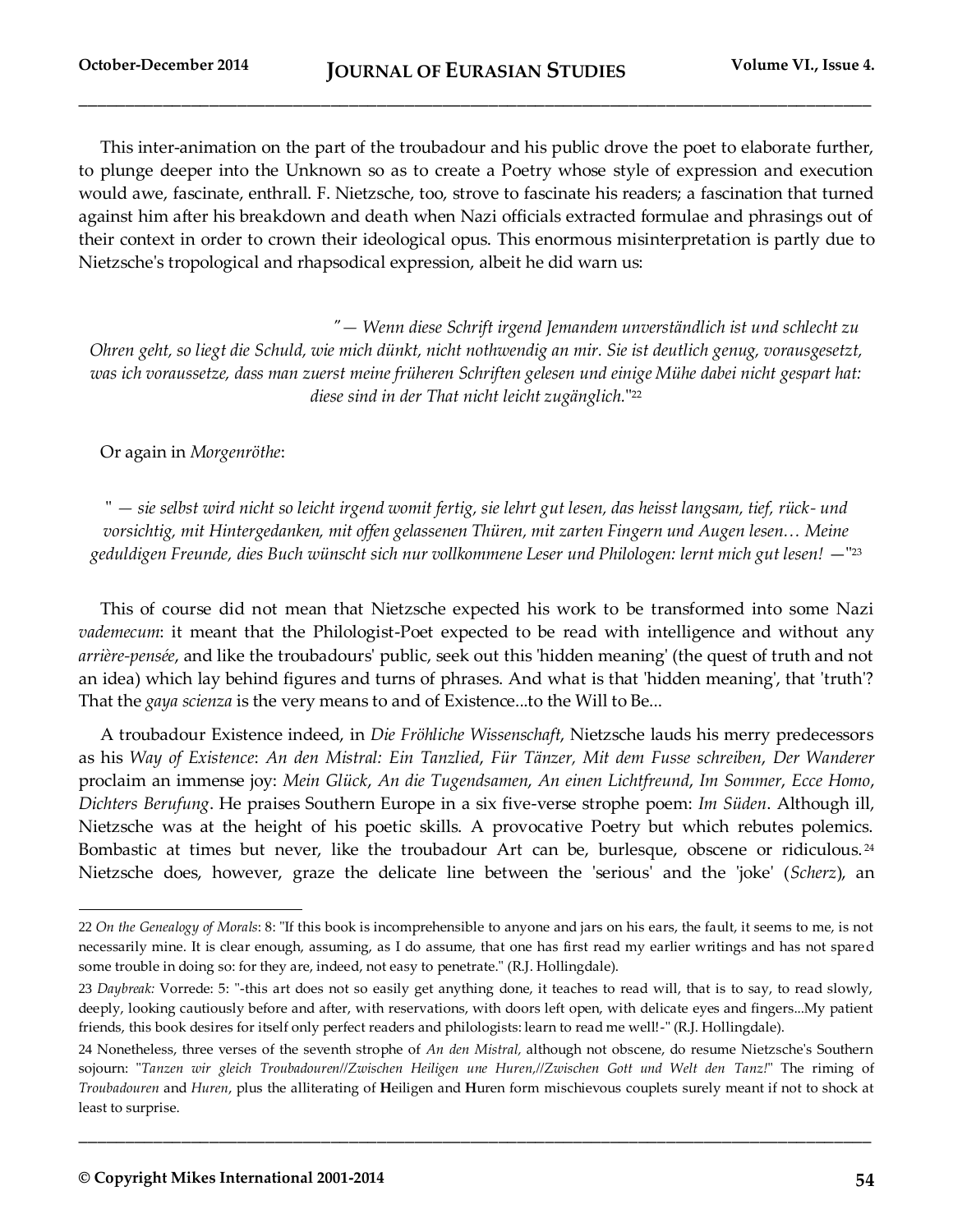ambivalence cunningly composed, out of which rose his Figure of Revenge (*Rache*). But revenge against whom? Perhaps against those who refused to read him 'slowly', attentively...who refused to take his joking 'seriously'...

Poetry and music are complementary in the *Gay Science*. A music composer himself, Nietzsche's poetry resounds of rime, alliteration or alliterating couplets,<sup>25</sup> homophones and echolia. His rime patterns stir a sort of frolicsome jaunt in a land where the human voice forms meaning because it is the very condition of meaning. The troubadours would have called this poetry *trobar ric* 'rich poetry': rich in rime and illumination...

#### **A Dancing Song**

*"Tanzen wir in tausend Weisen, Frei-sei unsre Kunst geheissen, Fröhlich-unsre Wissenshaft!"*

 *Die Fröhliche Wissenschaft*

*An den Mistral*: *Ein Tanzlied* is the last poem of the *Gay Science*. It is truly F. Nietzsche's supreme homage to Provençal culture; to the poets who created it: the troubadours. Each verse of the eleven sixverse strophe rings of joyous triumph over decadence, resounds of untamed Nature in whose stormy vortex whirls and twirls the Poet of *gaya scienza*...of Nietzsche's 'method' of attaining the truth.

*Ein Tanzlied* closes the *Gay Science* whilst concurrently opens *Thus Spoke Zarathustra*. Nietzsche, we may say, dances from one to the other, now the poetizing Troubadour, now the poetizing Zarathustra. He welds both Figures to his own whilst building a triptych whose symbolism could be interpreted as Troubadour-Past, Nietzsche-Present, Zarathustra-Future. The *gaya scienza* is the philosophy of the future, and Nietzsche, the propagator of it. Nietzsche not only invests himself with this propagation, but he actually feels 'biologically' linked to the troubadour. In the initial strophe he makes it quite clear that he and the troubadour are wrought from the same womb which unites their fates:

> *"Sind wir zwei nicht eines Schosses Erstlingsgabe, eines Loses"*

**\_\_\_\_\_\_\_\_\_\_\_\_\_\_\_\_\_\_\_\_\_\_\_\_\_\_\_\_\_\_\_\_\_\_\_\_\_\_\_\_\_\_\_\_\_\_\_\_\_\_\_\_\_\_\_\_\_\_\_\_\_\_\_\_\_\_\_\_\_\_\_\_\_\_\_\_\_\_\_\_\_\_\_\_\_**

<sup>25</sup> By alliterating couplets we mean Nietzsche's stylistic tendency of linking two nouns of the same initial letter by the conjunction 'und': 'Ziel und Zweck', 'Tugend und Tiefe', Geschwüren und Geschwülsten', 'Gerechtig und Geduld', 'Nahrungen und Nothdurfte', etc. Alliterating nominal couplets such as these mark Nietzsche's Art as one that equates signifier and signified (le signifiant et le signifié). Likewise with troubadour poetry, albeit it is assonance that joins and makes emerge the united Force of signifier/signified.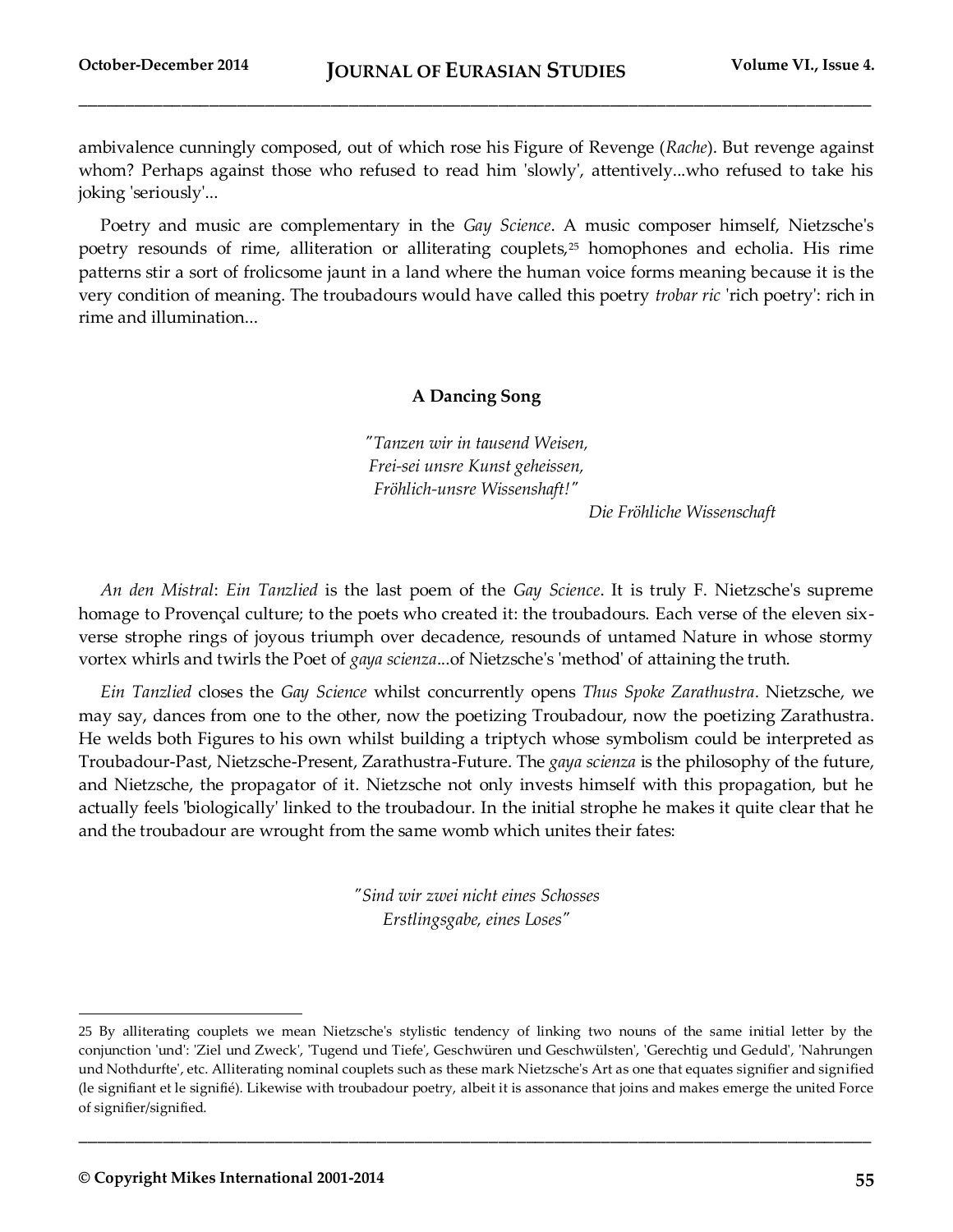The riming of *Schoss* (womb) with *Los* (fate, destiny) elucidates Nietzsche's identification: it is total! And what is their mutual fate? To suffer the same joys and pains of the *gaya scienza* as the means of existence...

The second strophe sets a rapid rhythm whose swiftness is carried aflow again by playful rimes and consonant clashings. A rushing movement indeed that begins to combine the unfettered Forces of Nature with merry dancing. Nietzsche rimes *singst* with *springst*, for the dancing dancer *sings* and *leaps* 'outwards', out of social convention and poetic metrical constraint.

The rapid tempo is maintained throughout strophes three, four, five and six, although here Nietzsche forms clusters of brillant images by the use of compound words, which if to the eye appear long and clumsy, to the ear interpolate a variation to the rime-play: present participles (-en) and the genitive caseending (-en) alternate to make us 'hear' the dancer descending from a sky whose powerful Forces have been unleashed:

> ...Ruf**en**, ...Fels**en**stuf**en**, ...hell**en** ...Diamantn**en** Stromesschnell**en**

(strophe 3)

...ebn**en** Himmelstenn**en** ...Rosse renn**en**, ...zück**en**, ...Rosse Rück**en**

(strophe 4)

...Wag**en** spring**en**, ...hinabzuschwing**en**, ...stoss**en**, ...Ros**en**

(strophe 5)

...Rüch**en,** ...Well**en**tück**en** ...Weis**en** ...geheiss**en**,

(strophe 6)

The present participle gives rhythm to the verses: a dashing, violent rhythm which the rime accentuates: the faint *calling* from above (Rufen) to the poet on the *crashing rocks* (Felsenstufen), near the *raging* (hellen), *quickening* (snellen) *diamond-like* (Diamanten) river. Then a horse and chariot are *winging* the dancer *down* (hinabzuschwingen), his horse *racing* (rennen), he, now upon its *back* (Rücken) now upon the *backs of billows* (Wellenrücken), compared with an *arrow* (Pfeil) and a *golden ray of light*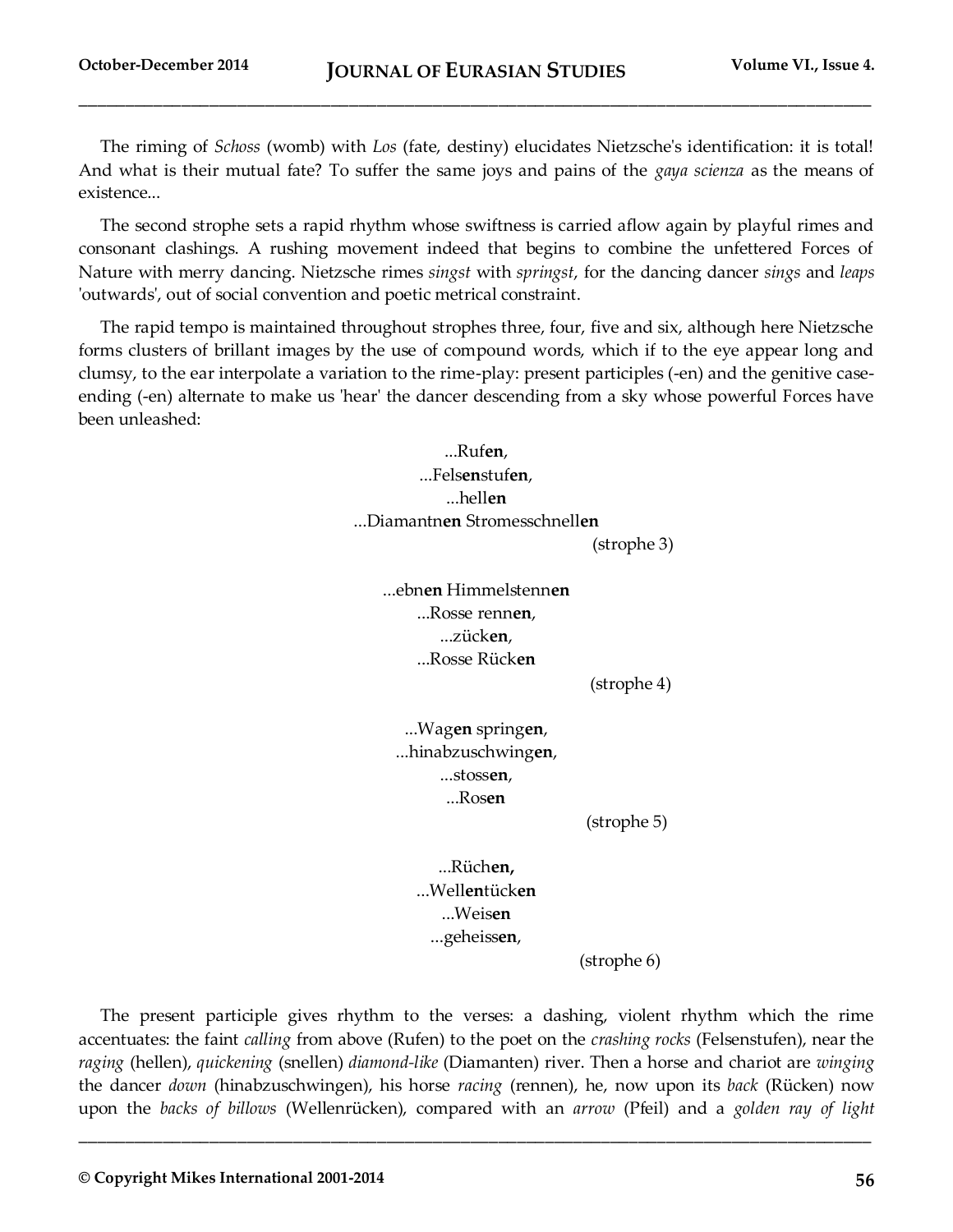(Goldstrahl). Punctuating this allegro rhythm are the compounds which generate images that give melody to the verses: *rocks rumbling* (Felsenstufen), *rivers rushing* (Stromesschnellen), *wavering waves*  (Wellentücken), etc.

In the sixth strophe, Nietzsche's use of the third person plural gradually solidifies his identification with the descended troubadour: henceforth, we read 'wir' and 'unsre'; the 'ich' has been assimilated into the Other-Troubadour 'Tanzen wir' 'let's dance'. And it is in this same strophe that Nietzsche implores us to believe that:

> *"Heil, wer neue Tänze schafft! Fröhlich-unsre Wissenschaft!"*

*"New dances must prevade so that our Science will be gay*!"<sup>26</sup>

Nietzsche makes his point in this rime 'schafft/schaft': our science is gay, and for it to be gay, new dances must be composed and danced.

And so in the remaining strophes, Nietzsche addresses his readers with 'we': "Raffen wir..." and "Tanzen wir..." (strophe 7); "Wirbeln wir..." and "Lösen wir..." (strophe 9); "Jagen wir..." and "Hellen wir..." (strophe 10). Troubadour-Nietzsche gallantly dances away or 'hunts away (Jagen) all that darkens the sky, all that hinders the spirit of all free spirits: "*aller freien...Geister Geist.*.." (strophe 10).

The eleventh and last strophe reaches the climax of the Troubadour-Nietzsche's will or desire: to bear 'such joy' *Solchen Glücks* to the heights of the stars, and there: "*Häng'ihn-an Sternen auf!*"

Nietzsche's 'joy' in this song is no mere *product* of Language play: it is a testimonial act of Existence, an *energy* triggered and conducted towards a specific goal: the gaining of truth. It is thus a method by which he investigates existential and ontological problems. A scientific method of which 'joy' is an organic part. In other words, without joy there would be no science!

The whirling effect -*Wirbeln-* that Nietzsche's song produces and the wind -*Wind-* that accompanies it, musically clear the 'dust from the streets' "**S**taub der **S**trassen" and from the Heavens -*Himmelreich- s*o that he and the Other -*mit zu-* may, like Nature's Forces, 'roar their joys':

> *"Brausen wir...o aller freien/...,mit dir zu zweien Braust mein Glück dem Sturme gleich.-"*

to dance like the stormy wind is Nietzsche's missive. It opens the Way for Zarathustra, exposes him to the same Unknown whence he had been created. From a Language hitherto arcane, magical, poetic, one of pure energy, the Troubadour-Nietzsche-Zarathustra Figure is ready to descend the mountain and fray amongst friends and foes alike...

**\_\_\_\_\_\_\_\_\_\_\_\_\_\_\_\_\_\_\_\_\_\_\_\_\_\_\_\_\_\_\_\_\_\_\_\_\_\_\_\_\_\_\_\_\_\_\_\_\_\_\_\_\_\_\_\_\_\_\_\_\_\_\_\_\_\_\_\_\_\_\_\_\_\_\_\_\_\_\_\_\_\_\_\_\_**

<sup>26</sup> Our translation.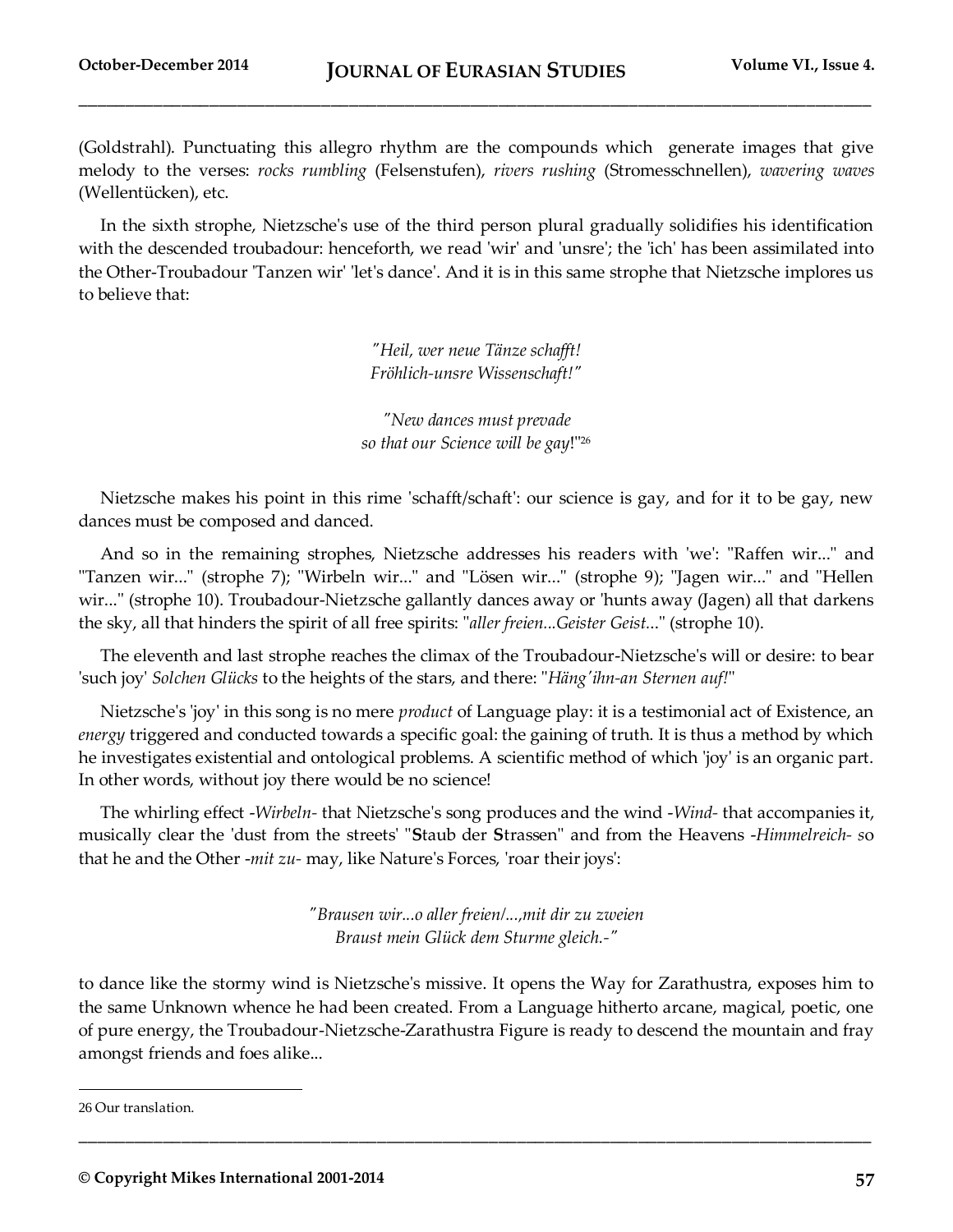#### **Poetic comparison**

Here we shall compare a few poems of Nietzsche and of the troubadours so as to gauge similarities in their rime-scheme and poetic expression. Similarities that measure thus Nietzsche's unflagging empathy towards the wandering poets of the *gaya scienza*.

A recurrent rime-scheme of Bernard de Ventador (XII° century) was the rime alternate, a four verse strophe ABAB, followed by another four verse strophe CDCD:

| "Quan vei la lauseta mover               | [e]                         |
|------------------------------------------|-----------------------------|
| De jói sas alas contra'l rai,            | $\lceil \varepsilon \rceil$ |
| Que s'oblid' e's laissa cazer            | [e]                         |
| Per la doussor qu'al c $\Box$ òr li vai, | Γε]                         |
| Ailas! Quals enveja m'en ve              | [e]                         |
| De cui qu'en veja jauzion!               | $\lceil 2 \rceil$           |
| Meravilhas ai, quar dessé                | [e]                         |
| Li còrs de dezirier no'm fon."27         | ן כ                         |

*"When I see the lark fly away Gayly within a ray of the sun, Then as if stunned falling away By the gentleness that from his heart come, Alas! How all beings I do envy Whom I see in joyful svelte! And marvel do I that my heart instantly Does not of desire melt*. 28

Many of Nietzsche's poems in *Die Fröhliche Wissenschaft* follow the same rime-scheme: *Am Goethe*, *Dichters Berufung*, *Bei der dritten Häutung*, *Im Sommer*, *Trost für Anfänger*, etc. It goes without saying that this particular rime-scheme rhythmed other troubadour compositions, those for example of Taimbaut d'Orange (XII° century).

Troubadours of the XII° and XIII° centuries composed assonanced or rimed sextines. For example, this poem of Arnaud Daniel:

> *"Lo ferm voler qu'el cor m'intra No'im pòt ges bècs escoissendre ni ongla De lauzengièr, qui pèrt per mal dir s'arma; E car non l'aus batr'ab ram ni ab verga,*

**\_\_\_\_\_\_\_\_\_\_\_\_\_\_\_\_\_\_\_\_\_\_\_\_\_\_\_\_\_\_\_\_\_\_\_\_\_\_\_\_\_\_\_\_\_\_\_\_\_\_\_\_\_\_\_\_\_\_\_\_\_\_\_\_\_\_\_\_\_\_\_\_\_\_\_\_\_\_\_\_\_\_\_\_\_**

27 Michèle Gally and Christiane Marchello-Nizia, *Littérature de l'Europe médiévale*, Magnard 1985 page 84. 28 Our translation.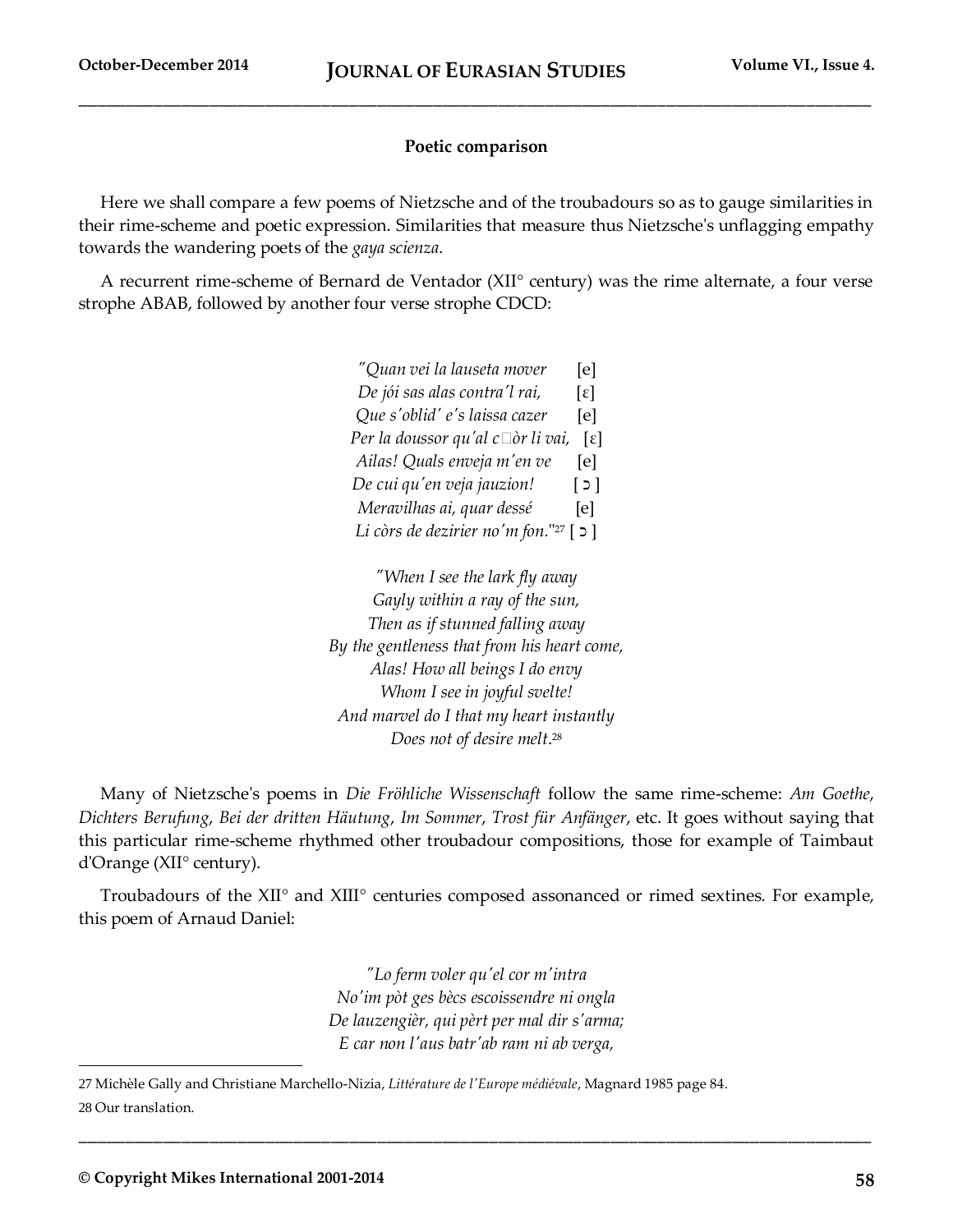*Sivals a frau, lai on non aurai oncle, Jauzirai jòi, en vergièr o dinz cambra.*" 29

*"The solid will that within my heart prevails No tongue can rent nor nail Of the scandalmonger who in gossip his soul fails And daring not with branch or birch flail, Secretly where no uncle would hail I shall of my joy in orchards and in chambers avail.*" 30

The assononanced words *intra* 'enter', *ongla* 'nail', *s'arma* 'soul', *verga* 'birch', or 'branch', *oncle* 'uncle', *cambra* 'chamber' are repeated at the end of each verse throughout this forty-verse poem. Now in Nietzsche's 'Prelude' we read his *Der Einsame*, which although not properly speaking a sextine, does adhere to an identical assonanced pattern. Due to a question of space, we shall only produce the final word of each verse:

...Führen. ...Regieren! ...Schrecken: ...führen! ...Meerestieren. ...verlieren, ...hocken, ...heimzulocken, ...verführen.

The assonance pattern of [e] is enriched by anaphora: *führen* is repeated three times, and in the last verse by a rime for the eye with the verb *verfürhren* 'to lead astray, to seduce'. Furthermore, Nietzsche's aesthetic use of rime for the eye recalls the troubadour technique of ending rime. For example, these three verses from *Le Roman de Flamenca* by Guillaume de Nevers:

> *"Et d'un cor en autre s'encore Et fai cel s cor tant encorar L'us en l'autre ques acorar*" 31

"*And from one heart to another penetrates And makes these hearts so cognate One to the other that hesitate.*" 32

**\_\_\_\_\_\_\_\_\_\_\_\_\_\_\_\_\_\_\_\_\_\_\_\_\_\_\_\_\_\_\_\_\_\_\_\_\_\_\_\_\_\_\_\_\_\_\_\_\_\_\_\_\_\_\_\_\_\_\_\_\_\_\_\_\_\_\_\_\_\_\_\_\_\_\_\_\_\_\_\_\_\_\_\_\_**

<sup>29</sup> Littérature de l'Europe médiévale, loc cit page 220.

<sup>30</sup> Our translation.

<sup>31</sup> Dragonetti, Roger, loc cit page 165.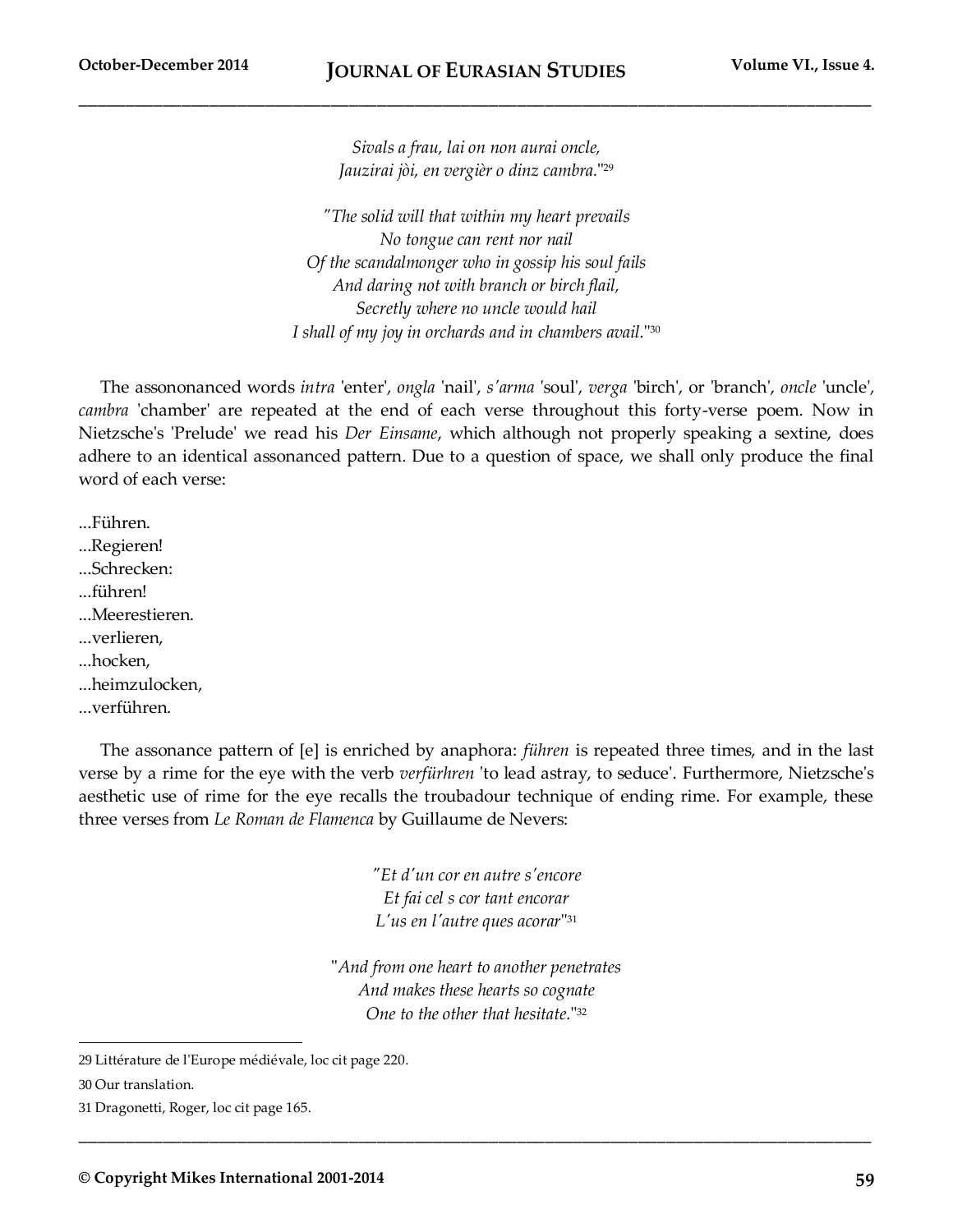In a superb homophonic sequence, Guillaume operates semantic shifts between *cor* 'heart, *encore* 'to pierce (the heart), *encorar* 'to unite' and *acorar* 'to weaken, to flee' with as the root-theme 'the heart' *cor*. 33

Another frequent rime-pattern shared by Nietzsche and troubadour poets is the ABBA rhyme scheme, read, for example, in Nietzsche's *Pessimisten-Arznei* and *Eis*, and in Jaufré Rudel, Gillebert de Berneville and Chrétien de Troyes.

Be that as it may, the majority of troubadour and Nietzsche's poetry is composed of riming couplets or heroic couplets. Again from Guillaume de Nevers' *Le Roman de Flamenca*:

> *"Aissi Amors si desacorda Et en desacordam s'acorda, Quar tut ensems egal tiram, Desacordam nos acordam*."<sup>34</sup>

*"Thus Love with Itself is in disaccord And in this disaccord is accord, For all of us together with equal force draw, In disaccording us we ourselves accord.*" 35

The seeming contrarity of *accord* and *disaccord* is in fact complementary, essential to the game of Love (of the Poem?) which echoes Nietzsche's own philosophical and poetic mood when Zarathustra exclaims:

 *"Und wer ein Schöpfer sein muss im Guten und Bösen: wahrlich, der muss ein Vernichter erst sein und Werthe zerbrechen.* Also gehört das höchste Böse zur höchsten Güte: diese aber ist die schöpferische. —''<sup>36</sup>

Zarathustra is the bearer of good tidings: *coincidentia oppositorum*! Antitheses that smile in perfect harmony.

Homophones or graphes, rimes for the eye or for the ear, an alternating cadence between the consonantal solidity of alliteration and the melodic softness of assonance constitute the aesthetic foundation of the troubadour's and Nietzsche's *gaya scienza*. Moreover, much of their poetic craft converges in Form because repetition or anaphora play an essential rôle in their poetic Art, be it aural or ocular, cognate or analogic.

 $\overline{a}$ 

<sup>32</sup> Our translation.

<sup>33</sup> For other assonanced poems see *Meine Rosen*, *Der Verächter, Das Sprichwort*, *Höhere Menschen.*

<sup>34</sup> Dragonetti, Roger, loc cit page 117.

<sup>35</sup> Our translation.

<sup>36</sup> "And he who has to be a creator in good and evil, truly, has first to be a destroyer and break values. Thus the greatest evil belongs with the greatest good: this, however, is the creative good'' (R.J. Hollingdale).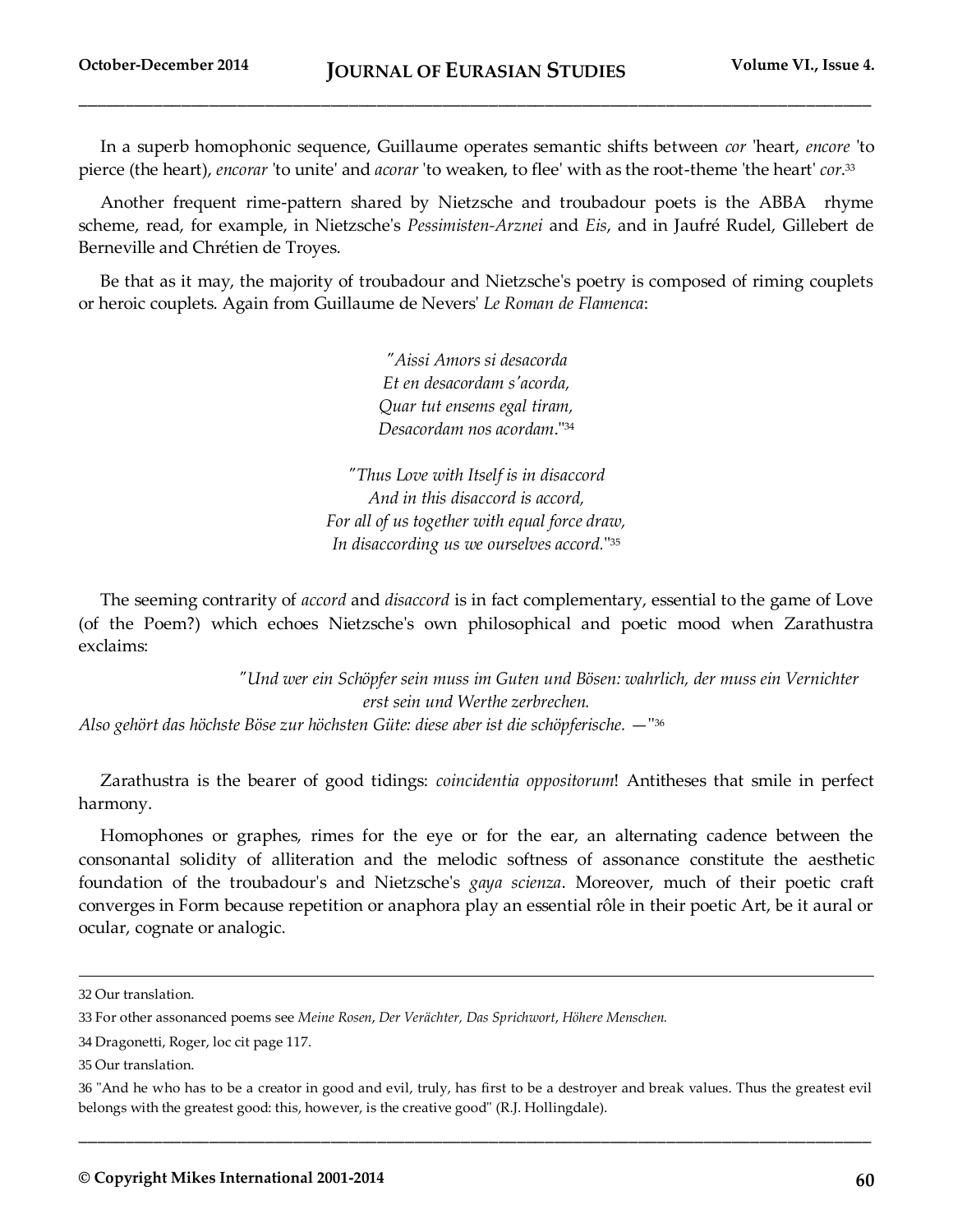#### **Parataxis**

Each aphorism in *Die Fröhliche Wissenschaft*, in appearance, seems to us as a self-contained monad, yet they, in fact, parataxically linked to one another. Parataxis, as a Figure of Poetry, creates 'spaces' or 'interstices' between each aphorism, maxim or strophe, a sort of moment of silence which the reader penetrates so as to 'fill in the gaps' with his own imagination and reason. Parataxic structures allow an active participation on the part of the reader, or in the case of the troubadour, the listener. Unlike dense, impenetrable syllogism, Nietzsche's airy openness draws the reader into his artistic world of images and figures just as the troubadour drew his audience into this poetic world with the silences of his ceasured verses and strophic narrative techniques. Like aphorisms, the troubadours' strophic narratives, selfcontained in nature, required spaces or rests in order for the poet to inspire and expire, for the public to advance and recede in an enormous respiratory rhythm. Indeed, space and silence condition the possibility of juxtapositioning, of parataxic narration, be it oral or written. With all due reserve, we could compare the troubadours' techniques of oral delivery with Nietzsche's outdoor exercises of thinking (or talking) aloud during his long walks in the mountains. An ambulatory exercise that offered the viator an imaginary reader or listener whose voice, after each spoken thought or aphorism, would emerge out of the interstice of silence in order to rejoin Nietzsche's developing chain of thought. Walking and thinking with and against the Other...Respiratory exercises that little by little gave birth to the image of the Other: Zarathustra? who, conceived in *Die Fröhliche Wissenschaft* (aphorisms 125 and 342), that is to say, out of the immense imagery of six years of creation (1876-1882), of breathing fresh air, rose out of the interstices of silence in a form that now accomplished the *Gay Science* now continued it.<sup>37</sup>

 *Also Sprach Zarathustra* was thought out and composed on the same *élan* of energy as the *Gay Science.* Zarathustra reveals the Other: extols the Other with spurts of great generosity. There is no 'excess of manner'<sup>38</sup> in this triumph of poetic prowess. The adventure of Zarathustra is one of a laboured fusion of prose and poetry...of the wandering troubadour finally united with that Other...the *Amie!*

**\_\_\_\_\_\_\_\_\_\_\_\_\_\_\_\_\_\_\_\_\_\_\_\_\_\_\_\_\_\_\_\_\_\_\_\_\_\_\_\_\_\_\_\_\_\_\_\_\_\_\_\_\_\_\_\_\_\_\_\_\_\_\_\_\_\_\_\_\_\_\_\_\_\_\_\_\_\_\_\_\_\_\_\_\_**

38 R. J. Hollingdale, *Thus Spoke Zarathustra*, Introduction page 11.

<sup>37</sup> Nietzsche was very aware that his work required listening to. In a letter to Lou von Salomé (27/28 june 1882) he epxressed the 'aural exercise' quite clearly:"*Dies erinnert mich an meine "fröhliche Wissenschaft." Donnerstag kommt der erste*  Correcturbogen, und Sonnabend soll der letzte Theil des M<anu>s<cripts> in die Druckerei abgehen. Ich bin jetzt immer von sehr feinen Sprachdingen occupirt; die letzte Entscheidung über den Text zwingt zum scrupulösesten "Hören" von Wort und *Satz."* "That reminds me of my *Gay Science*. The first proofs arrive Thursday, and Saturday night the last part of the manuscript must be sent to the printer. I am terrible busy at this moment with stylistic problems of minute detail; the final decisions required by the text need a very scrupulous 'ear' for the words and phrases." (Our translation).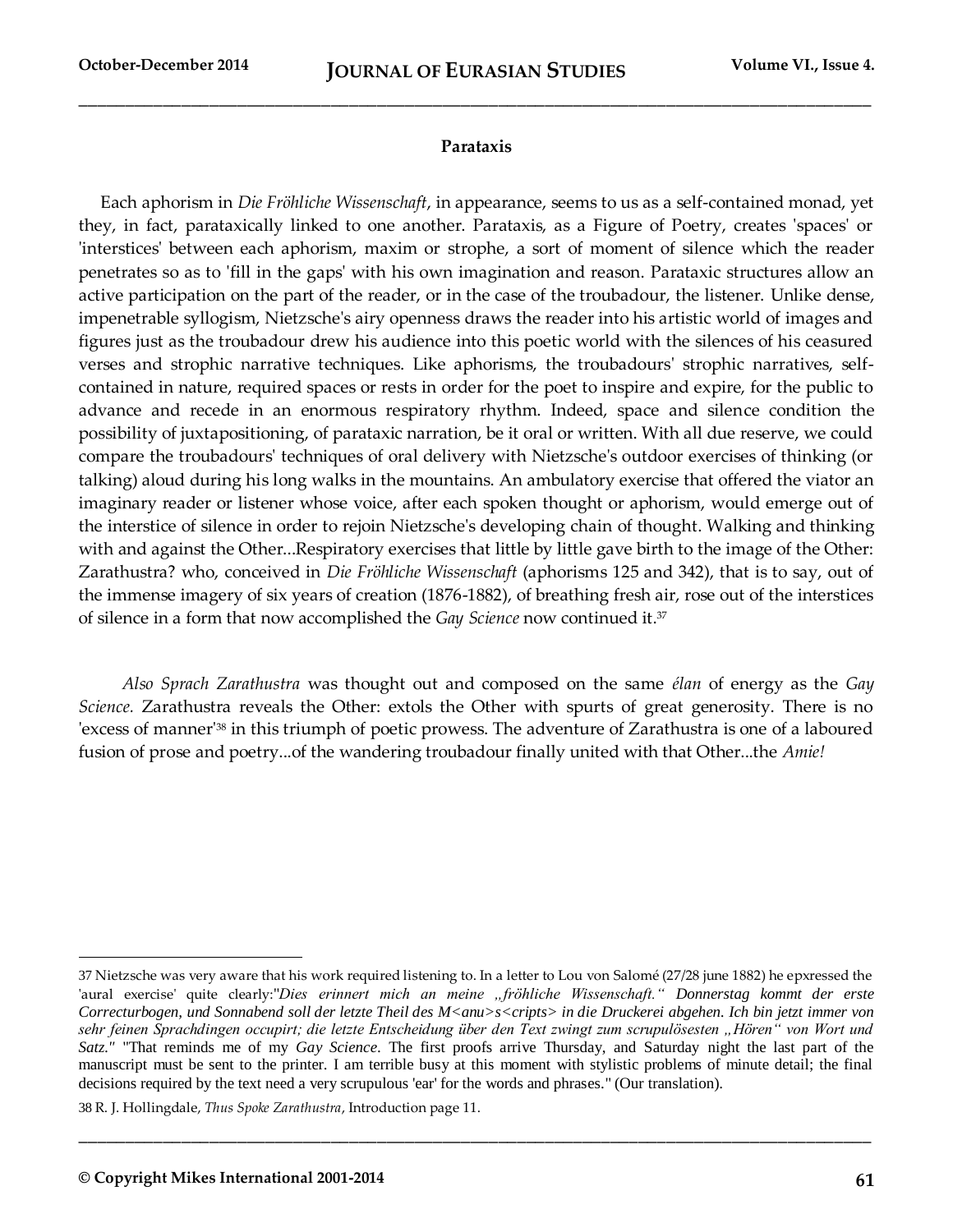#### **Zarathustra**

*"Eins ist Noth. — Seinem Charakter "Stil geben" — eine grosse und seltene Kunst!<sup>39</sup> Die Fröhliche Wissenschaft*

The beauty of *Thus Spoke Zarathustra* lies in the accomplishment of a Figure: irony! Zarathustra is perfectly lucid of his situation as an unheeded harbinger. Does he thus glorify himself in contempt? Is he the lunatic who charges into market mobs to proclaim the death of God? A mountain wizard who feasts with asses in dingy caves? Nietzsche's long dialogue with the Unknown gave rise to Zarathustra: a dialogue whose font and mainstay are to be found in the *Gay Science*:

"*-In die Zwischenzeit gehört die "gaya scienza", die hundert Anzeichen der Nähe von etwas Unvergleichlichem hat; zuletzt giebt sie den Anfang des Zarathustra selbst noch, sie giebt im vorletzten Stück des vierten Buchs den Grundgedanken des Zarathustra*."<sup>40</sup> (*Ecce Homo*)

A dialogue that reconciled that sterile dichotomy of poetry/prose by which good prose is written face to face with poetry.

A brief examination of the chapters in *Thus Spoke Zarathustra* indicates the profound poetic continuity of the *Gay Science* as they strive to reach stylistic summits of a long-experienced Prose-Poetry narrative drama.

Nietzsche's mastery of fleshing out abstraction, of fitting ideas on to masks attains theatrical triumphs in the 'Of the Three Metamorphoses'. A *mise en scène* or transformation which, little by little, by way of Zarathustra's discourses, creates Figures: Tarantulas and Addlers whose stinging and clawing evacuate anger, and consequently stave off *ressentiment*; the crafty dwarf, the heaviest and gravest of all creatures, refractory to the gaiety and light-heartedness of Zarathustra's Philosophy of Life; the Ass, Eagle, Sorcerer, Beggar, King and Leech: Figures that people the universe of Zarathustra, who incarnate attitudes and thoughts, who symbolize either historical figures or friends of Nietzsche. For example, the 'jitaire de sort'<sup>41</sup> (sorcerer) is Wagner, the conjuror who delights his audience by tricks of illusion and grandeur...

Figures wrought from 'figures of speech', from ten years of solitude (the Unknown!), Zarathustra bursts onto the scene! But to play what rôle, what histrionic impersonation? Christ, 'on the Mount of Olives', 'of the Apostates', 'the Last Supper', 'the Immaculate conception', 'the Stillest Hour'? Or the knight-errant: 'War and Warriors', in which one must make war against one's Self. Or the alchemist, 'of Science', who concocts a strange brew of poetic bewitchings and prosaic truths, who distills the *aurum* 

**\_\_\_\_\_\_\_\_\_\_\_\_\_\_\_\_\_\_\_\_\_\_\_\_\_\_\_\_\_\_\_\_\_\_\_\_\_\_\_\_\_\_\_\_\_\_\_\_\_\_\_\_\_\_\_\_\_\_\_\_\_\_\_\_\_\_\_\_\_\_\_\_\_\_\_\_\_\_\_\_\_\_\_\_\_**

<sup>39</sup> "To give style to one's character- a great and rare art!" (*The Gay Science*: 290 R. J. Hollingdale).

<sup>40</sup> "The interval is occupied by the 'gaya scienza', which bears a hundred signs of the proximity of something incomparable; finally it gives the opening of Zarathustra itself, it gives in the penultimate piece of the fourth book the fundamental idea of Zarathustra." *Ecce Homo*: thus spoke Zarathustra: 1 R.J. Hollingdale).

<sup>41</sup> 'Jitaire de sort' is Occitan.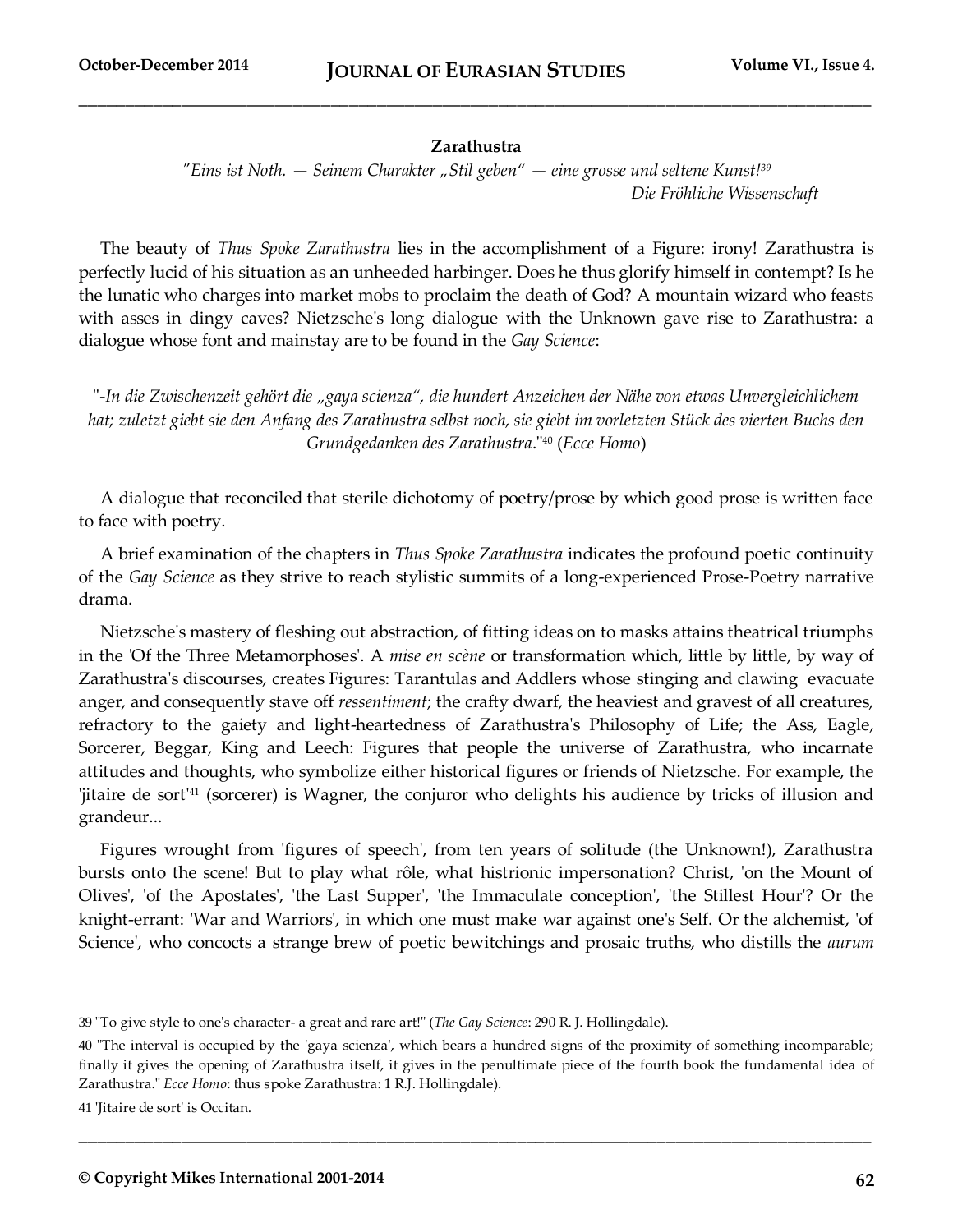*potabile*<sup>42</sup> of the *gaya scienza*? Is he the Architect of his life! The subject of his Discourse whose joyful abandonment resounds of songs and poetry: 'the Night Song', 'the Dawn song', 'the Funeral song', 'the Second Dance Song', all of which are composed in the most poetic prose by word-repetition, alliteration, puns forged by prefix-compounding and antithesis. This poetic architecture organizes an Art of Imagery, an Iconic Art behind which bespeaks days and nights of silent experimentation of Forms. *Thus Spoke Zarathustra* is not a mere cluster of images tirggered here and there by a few tropes, nor is it a rhetorical exercise. It is rhapsodic hymn to Life where song, dance, poetry and prose feast and quaff at the same table. Where, as in 'the Intoxicated Song', drunken cheer rings out in response to Zarathustra's *Rundgesang*! Indeed, Dionysian forces unleash their fury like some heavy, narcotic draught, however, if these intense images do reach inebriated crescendoes it is the poet, Zarathustra, who must bridle this fury, learn self-restraint and self-composure. For he is the hyphen that harmoniously compounds the ecstatic state of joyous abandonment (the Unknown) and Creation (poetry).

The last scenes upon the mountain explode in a swell of poetic frenzy: the old sorcerer (Wagner!) takes up his harp and sings his 'Song of Melancholy', a long free-verse poem which heckles Zarathustra: fool or poet?<sup>43</sup> To whose harassing verses Zarathustra's shadow responds with a poem of his own: "Deserts grow: woe to him who harbours deserts!" A true hymn to the dignity of man, virtuous man and woman of the desert whose barrenness lay bare the naked truth...

In the final chapter, Zarathustra triumphs with his roundelay to Mankind...to the Higher Men, ending thus a poetic adventure of philosophical import seldom achieved in other writings of philosophers. Philosophical concepts such as the Overman, the Eternal Recurrence and the Will to Power gradually rose out of the Unknown, chaotically, only to find form figuratively in the *Gay Science* and in *Thus Spoke Zarathustra*. Figures forged out of the fury of Art: the *gaya scienza*...Images that do not bewitch nor bedazzle but: "*Auf jedem Gleichniss reitest du hier zu jeder Wahrheit'*'. (*Ecce Homo*) 44

The self-composer, F. Nietzsche, robes ideas in Figures. He gives them 'appearance'. There is no 'thing-in-itself', nor any metaphysical will. Concepts walk, leap and dance; they dialogue and debate and sing. In short, they are very human! Human because of the 'human voice' that if listened to, conditions all *Rhythmisirung der Rede*. The *gaya scienza* demands absolute adherence to one's problems:

*"Die grossen Probleme verlangen alle die grosse Liebe, und dieser sind nur die starken, runden, sicheren Geister fähig, die fest auf sich selber sitzen. Es macht den erheblichsten Unterschied, ob ein Denker zu seinen Problemen persönlich steht, so dass er in ihnen sein Schicksal, seine Noth und auch sein bestes Glück hat, oder aber "unpersönlich": nämlich sie nur mit den Fühlhörnern des kalten neugierigen Gedankens anzutasten und zu fassen versteht*."<sup>45</sup>

 $\overline{a}$ 

<sup>42</sup> The 'liqueur of gold'!

<sup>43</sup> "Nur Narr! Nur dichter!"

<sup>44</sup> ''Upon every image you here ride to every truth'' (*Ecce Homo*: Thus Spoke Zarathustra: 3).

<sup>45</sup> "All great problems demand great love, and of that only strong, round, secure spirits who have a firm grip on themselves are capable. It makes the most telling difference whether a thinker has a personal relationship to his problems and finds in them his destiny, his distress, and his greatest happiness, or an 'impersonal' one, meaning that he can do no better than to touch them and grasp them with the antennae of cold, curious thought." (*Die Fröhliche Wissenschaft*: 345 R.J. Hollingdale).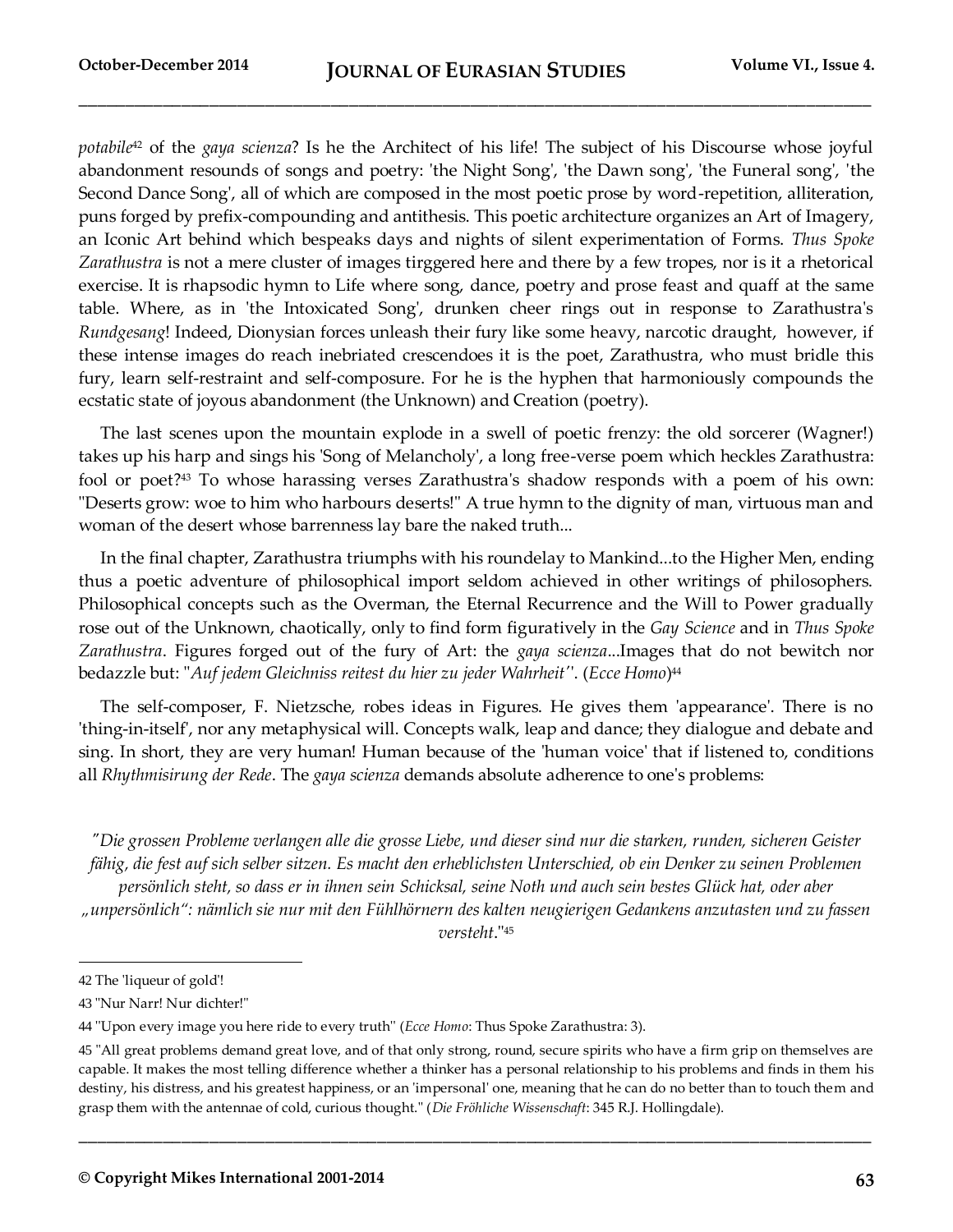It also demands that philosophers cease to 'verbalize' and return to the Art of thinking in images...in Figures: "*Die mächtigste Kraft zum Gleichniss, die bisher da war, ist arm und Spielerei gegen diese Rückkehr der Sprache zur Natur der Bildlichkeit.*'' (*Ecce Homo*) 46

And that is the triumph of Zarathustra and of the *gaya scienza,* be it the troubadours' or his...

#### **The Great Noontide**

 *"— verkünden sollen sie einst noch mit Flammen-Zungen: Er kommt, er ist nahe, der grosse Mittag!"<sup>47</sup>*

 *Also sprach Zarathustra* 

Exposure to the warm Mediterranean Sea and to the soft silky blues of Southern Europe gradually formed the *Gay Science* and *Thus Spoke Zarathustra.* There, closer to the vissicitudes of Nature, absorbed in the warmth of a people, and to a heritage of 'outdoor living' proffered F. Nietzsche the medium necessary of 'losing himself', of divesting his Self of that professor of classical philology in a country which he no longer deemed essential to his existence. The sad, dismal shadow of his former *Northern* Self gradually faded under the ardour of M*eridian* climate and culture.

Be that as it may, the Great Noontide -*grosse Mittag-* does not consist only of sun- or song-filled exposure; it is also the 'moment of the shortest shadow'; that is, the end of the longest error! Perhaps the zenith of Mankind: INCIPIT ZARATHUSTRA. Again Nietzsche composes in images in order to make his point clear. Noonday. That hour when the sun attains it highest height. A height that exposes all fallacy. A light that vanquishes all shadow: And therefore exposes every truth.

The last will towards power chases erroneous values that have been thought perpetual because fostered through docile Habit. Henceforth, Man is now on his own; he must assume his responsibility of a freed wanderer, adrift in a world without gravity. Man must thus establish a new table of laws, uncover new strengths and forces within himself. Noontide. The coming of Man unto himself: weightless, free from the forces of political and ecclesiastical authoritive weight...

Zarathustra, wandering alone, finds himself at the hour of noon, the sun burning bright over head. He sleeps. Upon awakening he again falls asleep. Is it the heat of the mid-day sun that causes such drowsiness? Nay, mid-day is 'half an eternity' that has been accomplished, the other half lying there yonder:

> *"O Lebens Mittag! Feierliche Zeit! O Sommergarten! Unruhig Glück im Stehn und Spähn und Warten:- Der Freunde harr ich, Tag und Nacht bereit, Wo bleibt ihr, Freunde? Kommt! 's ist Zeit! 's ist Zeit*!"<sup>48</sup>

**\_\_\_\_\_\_\_\_\_\_\_\_\_\_\_\_\_\_\_\_\_\_\_\_\_\_\_\_\_\_\_\_\_\_\_\_\_\_\_\_\_\_\_\_\_\_\_\_\_\_\_\_\_\_\_\_\_\_\_\_\_\_\_\_\_\_\_\_\_\_\_\_\_\_\_\_\_\_\_\_\_\_\_\_\_**

<sup>46</sup> ''The mightest capacity for metaphor which has hitherto existed is poor and child's play compared with this return of language to the nature of imagery.'' *(Ecce Homo*: Thus Spoke Zarathustra: 6 R.J. Hollingdale).

<sup>47</sup> "One day they shall proclaim with tongues of flame: It is coming, it is near, the great noontide!" (Book 3: Von der verkleinerden Tugend: 3 R.J. Holllingdale).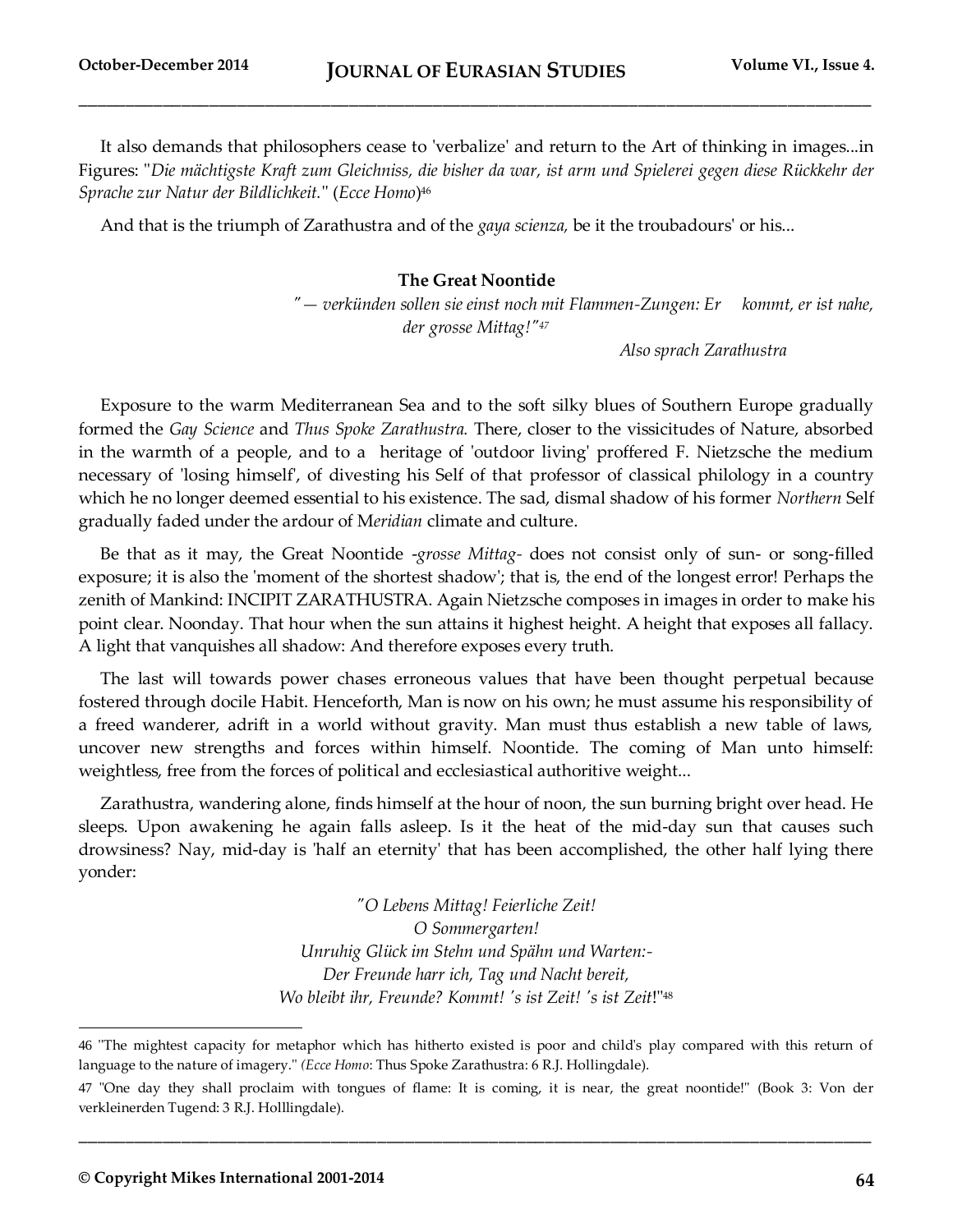Sleep here does not signify indifference; it is the much merited respite after having gone 'half the way'. But Zarathustra must not dally, nor rob this noon zenith -*Tagedieb*- of the day for his Destiny has yet to be accomplished: ''*Aber denen Allen kommt nun der Tag, die Wandlung, das Richtschwert, der grosse Mittag: da soll Vieles offenbar werden*!'' (*Also Sprach Zarathustra*) 49

Zarathustra must return to his crepuscular cavern, there where the strength of the sun and the softness of the night -twilight- prepare the festival of harmonizing contrasts: to experience mid-day and mid-night concurrently...a Time equipose to Eternity!

''*"Jetzo erst gehst du deinen Weg der Grösse! Gipfel und Abgrund — das ist jetzt in Eins beschlossen*!''<sup>50</sup> (*Also Sprach Zarathustra*)

Emerging from the sun, Zarathustra upon his mountain refuge, seeks the solace of his animals: his Language-Other. For once the noontide sun has dazzled away doctrinal syllogism and herd-animal Habit, he whom the Higher Men deemed a prophet, a dreamer, a drunkard, an interpreter of dreams, a midnight bell, returns into the Night...into the scintillating Unknown, closing thus another cycle:

''*Alles geht, Alles kommt zurück; ewig rollt das Rad des Seins. Alles stirbt, Alles blüht wieder auf, ewig läuft das Jahr des Seins.*'' (*Also Sprach Zarathustra*) <sup>51</sup>

Exposure to the brillance of the morning and to the silence of the night, and the the Experience of the Poet is a cyclic one: a revolution on the same course, because without this Sameness of course the Other could not emerge.

The Lover of Language, be he Nietzsche-Zarathustra or the Troubadour-Amie has to divest himself of his Self so as not to possess Language to the point of killing it! And that is the supreme Art of the *gai saber.*..

''...;*wir aber wollen die Dichter unseres Lebens sein, und im Kleinsten und Alltäglichsten zuerst.*'' 52

 $\overline{a}$ 

<sup>48</sup> Janseits von Gut und Böse.

<sup>49</sup> ''But now the day, the transformation, the sword of judgement, the great noontide comes to them all: then many things shall be revealed!'' (Thus Spoke Zarathustra: Book 3: Von den drei Bösen: 2 R.J. Hollingdale).

<sup>50</sup> ''Only now do you tread your path of greatness! Summit and abyss-They are now united in one!'' (Thus Spoke Zarathustra: Book 3 The Wanderer R.J. Hollingdale).

<sup>51</sup> ''Everything goes, everything returns; the wheel of existence rolls for ever. Everything dies, everything blossoms anew; the year existence runs on for ever:'' (Thus Spoke Zarathustra: Book 3 The Convalescent: 2 R.J. Hollingdale).

<sup>52</sup> *Gay Science*: 299 "but we want to be the poets of our own lives, and firstly in the smallest and the most daily things." (Our translation)